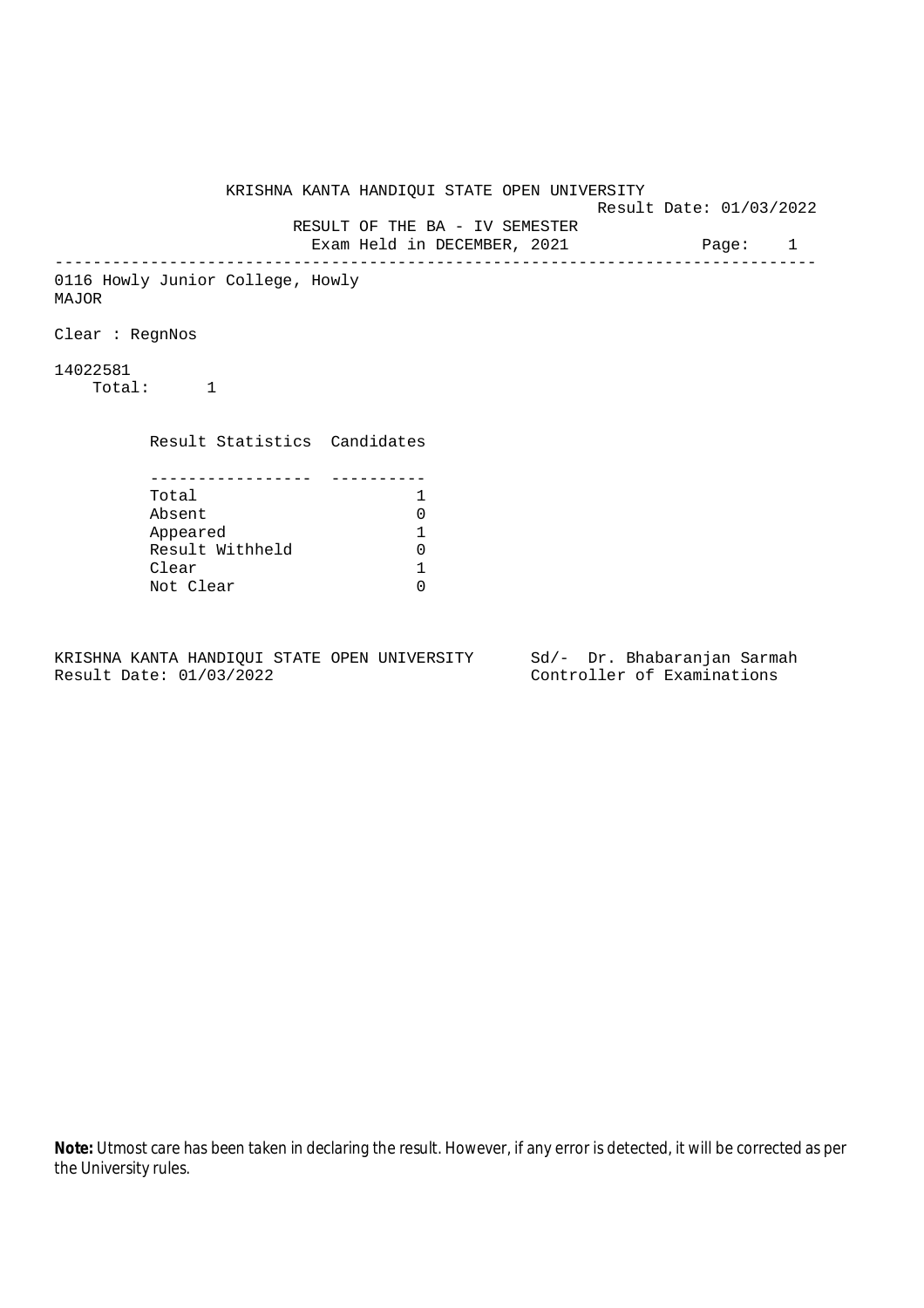KRISHNA KANTA HANDIQUI STATE OPEN UNIVERSITY Result Date: 01/03/2022 RESULT OF THE BA - IV SEMESTER Exam Held in DECEMBER, 2021 Page: 2 -------------------------------------------------------------------------------- 0401 Cachar College MAJOR Not Clear : RegnNos 14023791 Total: 1 Result Statistics Candidates ----------------- ---------- Total 1<br>Absent 0 Absent 0<br>
Appeared 1<br>
Result Withheld 0 Appeared 1 Result Withheld 0 Clear 0 Not Clear 1

KRISHNA KANTA HANDIQUI STATE OPEN UNIVERSITY Sd/- Dr. Bhabaranjan Sarmah Result Date: 01/03/2022 Controller of Examinations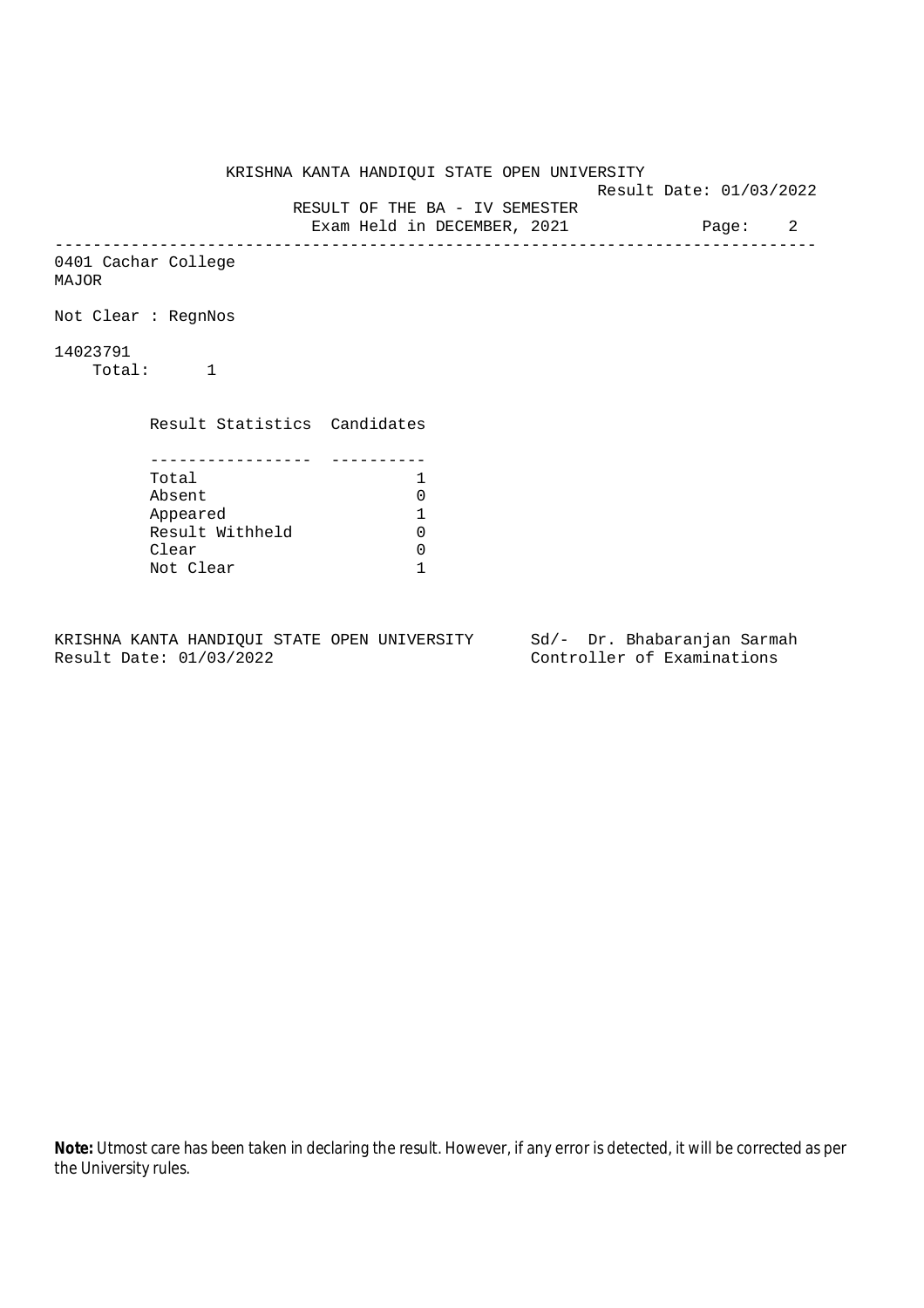KRISHNA KANTA HANDIQUI STATE OPEN UNIVERSITY Result Date: 01/03/2022 RESULT OF THE BA - IV SEMESTER Exam Held in DECEMBER, 2021 Page: 3 -------------------------------------------------------------------------------- 0411 Katigorah Jr. College, MAJOR Clear : RegnNos 15008038 Total: 1 Result Statistics Candidates ----------------- ---------- Total 1 Absent<br>
Appeared 1<br>
Result Withheld 0<br>
Clear 1 Appeared 1 Result Withheld Clear Not Clear 0

KRISHNA KANTA HANDIQUI STATE OPEN UNIVERSITY Sd/- Dr. Bhabaranjan Sarmah Result Date: 01/03/2022 Controller of Examinations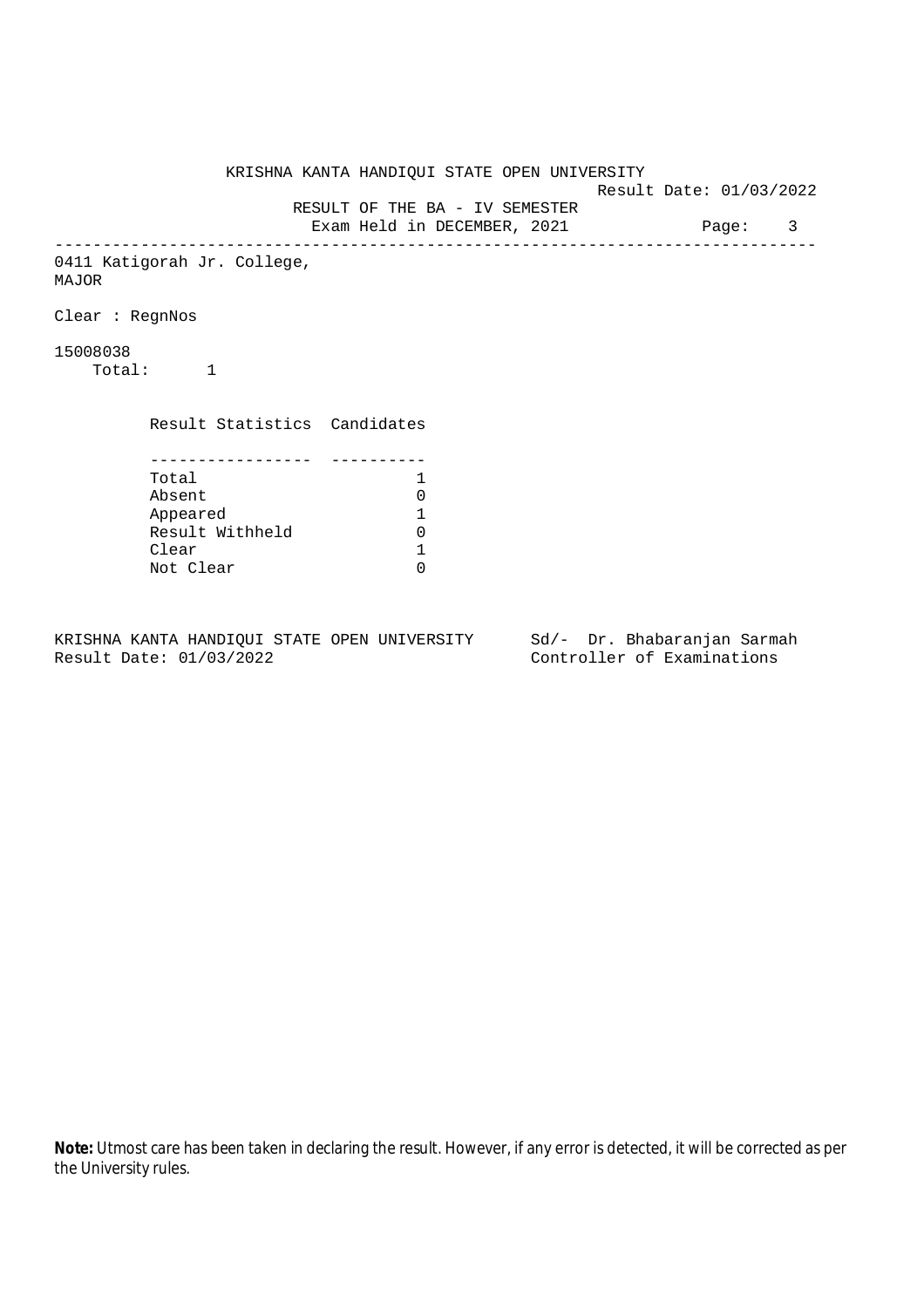KRISHNA KANTA HANDIQUI STATE OPEN UNIVERSITY Result Date: 01/03/2022 RESULT OF THE BA - IV SEMESTER Exam Held in DECEMBER, 2021 Page: 4 -------------------------------------------------------------------------------- 0909 Lahowal College, Lahowal MAJOR Clear : RegnNos 15013791 Total: 1 Result Statistics Candidates ----------------- ---------- Total 1 Absent<br>
Appeared 1<br>
Result Withheld 0<br>
Clear 1 Appeared 1 Result Withheld Clear Not Clear 0

KRISHNA KANTA HANDIQUI STATE OPEN UNIVERSITY Sd/- Dr. Bhabaranjan Sarmah Result Date: 01/03/2022 Controller of Examinations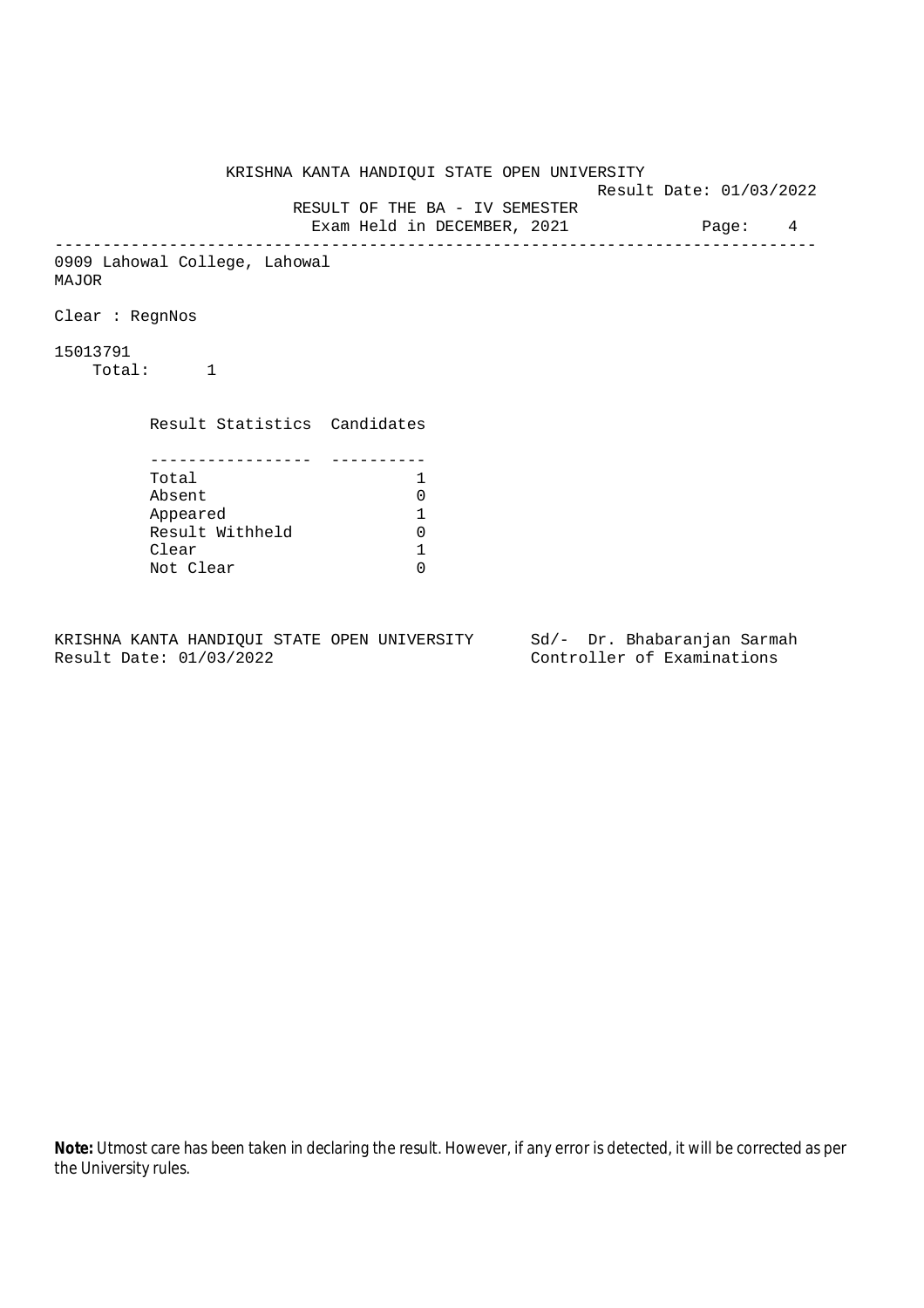KRISHNA KANTA HANDIQUI STATE OPEN UNIVERSITY

Result Date: 01/03/2022

 RESULT OF THE BA - IV SEMESTER Exam Held in DECEMBER, 2021 Page: 5

--------------------------------------------------------------------------------

1008 Dudhnoi College MAJOR

Clear : RegnNos

15009761 16011484 Total: 2

Clear

 Result Statistics Candidates ----------------- ---------- Total 2 Absent<br>
Appeared 2<br>
Result Withheld 0<br>
Clear 2 Appeared 2 Result Withheld

Not Clear 0

KRISHNA KANTA HANDIQUI STATE OPEN UNIVERSITY Sd/- Dr. Bhabaranjan Sarmah Result Date: 01/03/2022 Controller of Examinations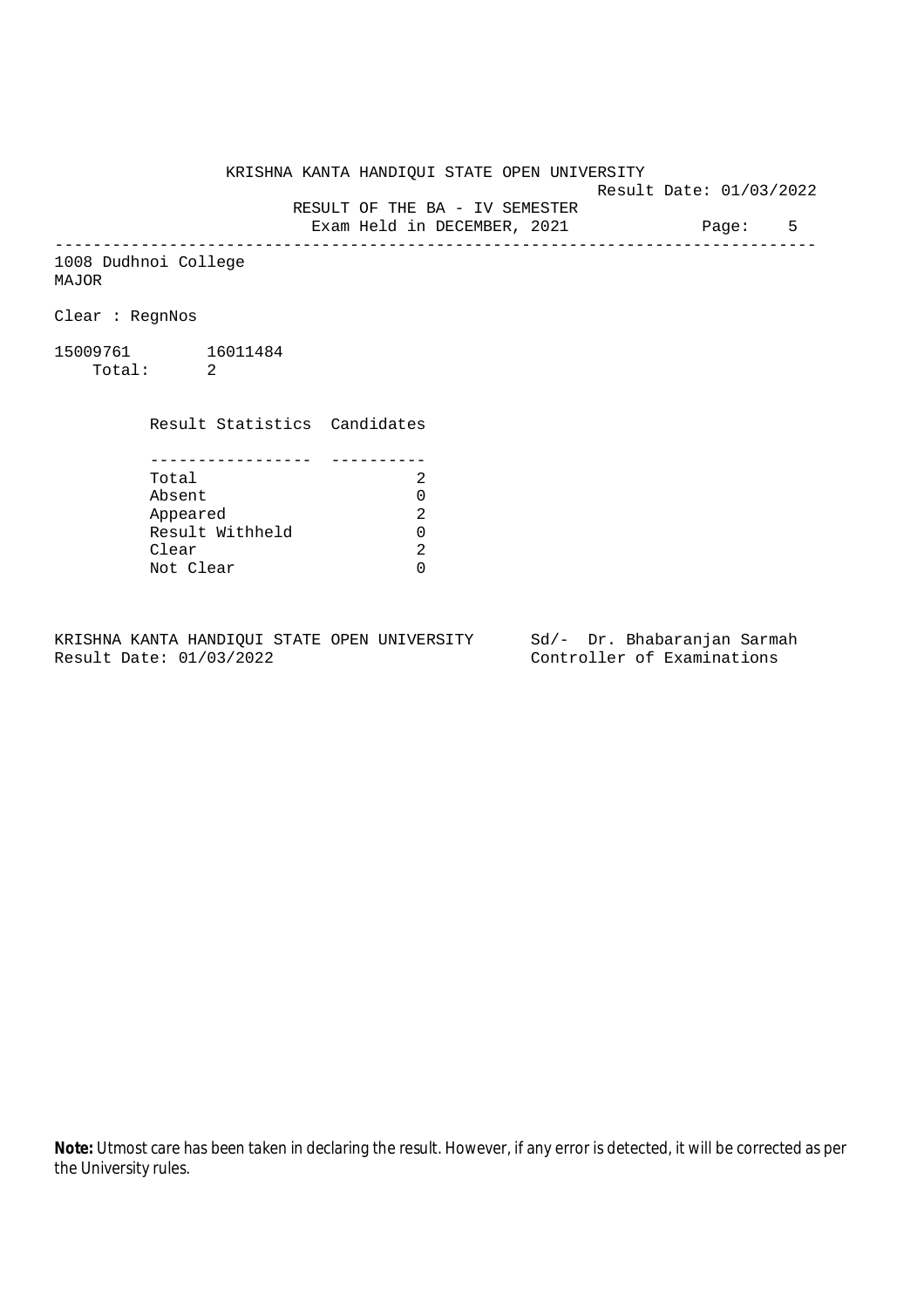KRISHNA KANTA HANDIQUI STATE OPEN UNIVERSITY Result Date: 01/03/2022 RESULT OF THE BA - IV SEMESTER Exam Held in DECEMBER, 2021 Page: 6 -------------------------------------------------------------------------------- 1111 Debraj Roy College MAJOR Clear : RegnNos 16012458 Total: 1 Result Statistics Candidates ----------------- ---------- Total 1<br>Absent 0 Absent<br>
Appeared 1<br>
Result Withheld 0<br>
Clear 1 Appeared 1 Result Withheld 0 Clear Not Clear 0

KRISHNA KANTA HANDIQUI STATE OPEN UNIVERSITY Sd/- Dr. Bhabaranjan Sarmah Result Date: 01/03/2022 Controller of Examinations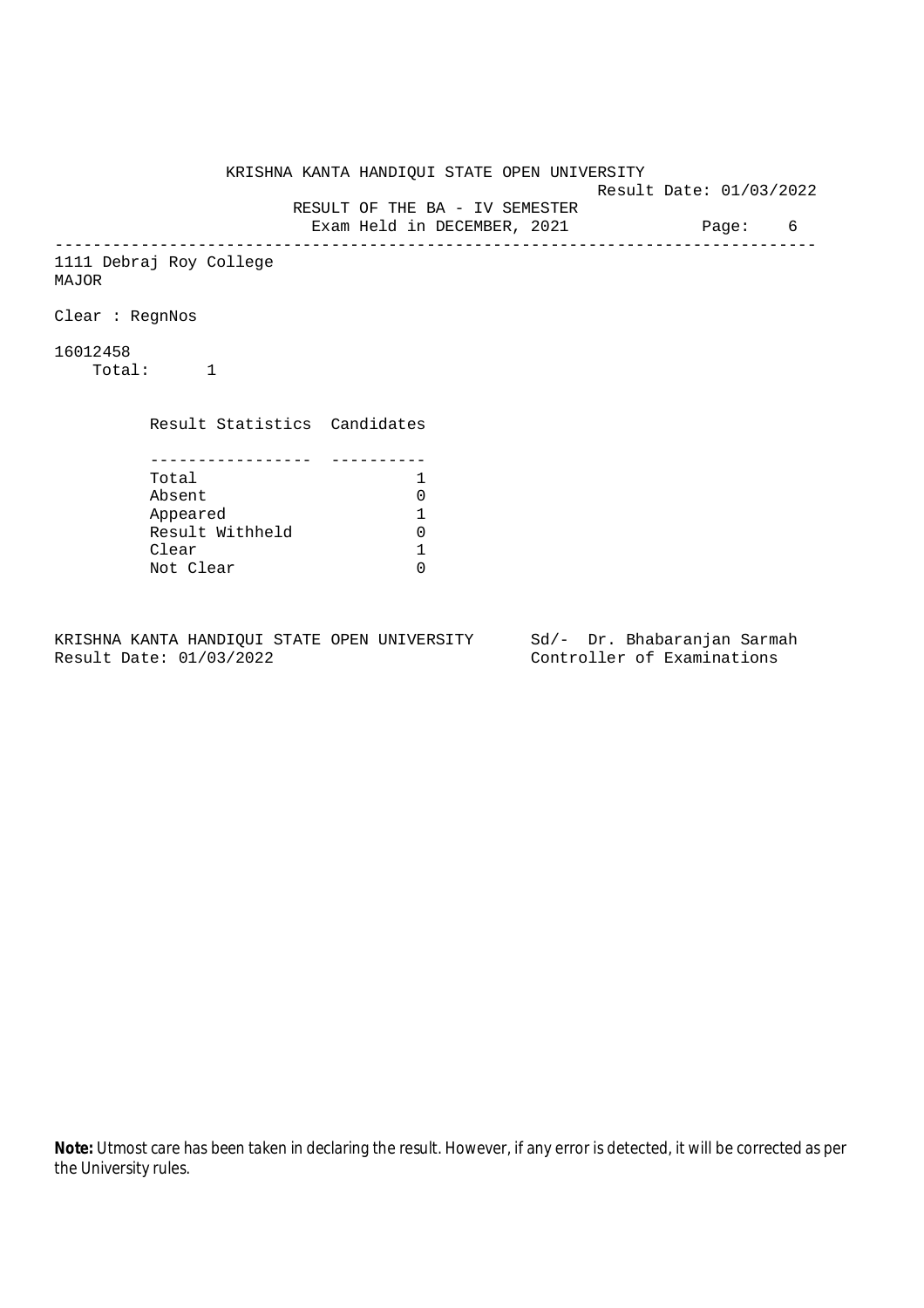KRISHNA KANTA HANDIQUI STATE OPEN UNIVERSITY

Result Date: 01/03/2022

 RESULT OF THE BA - IV SEMESTER Exam Held in DECEMBER, 2021 Page: 7

--------------------------------------------------------------------------------

1301 Kakojan College MAJOR

Clear : RegnNos

16013371 16026072 Total: 2

Clear

 Result Statistics Candidates ----------------- ---------- Total 2 Absent<br>
Appeared 2<br>
Result Withheld 0<br>
Clear 2 Appeared 2 Result Withheld 0

Not Clear 0

KRISHNA KANTA HANDIQUI STATE OPEN UNIVERSITY Sd/- Dr. Bhabaranjan Sarmah

Result Date: 01/03/2022 Controller of Examinations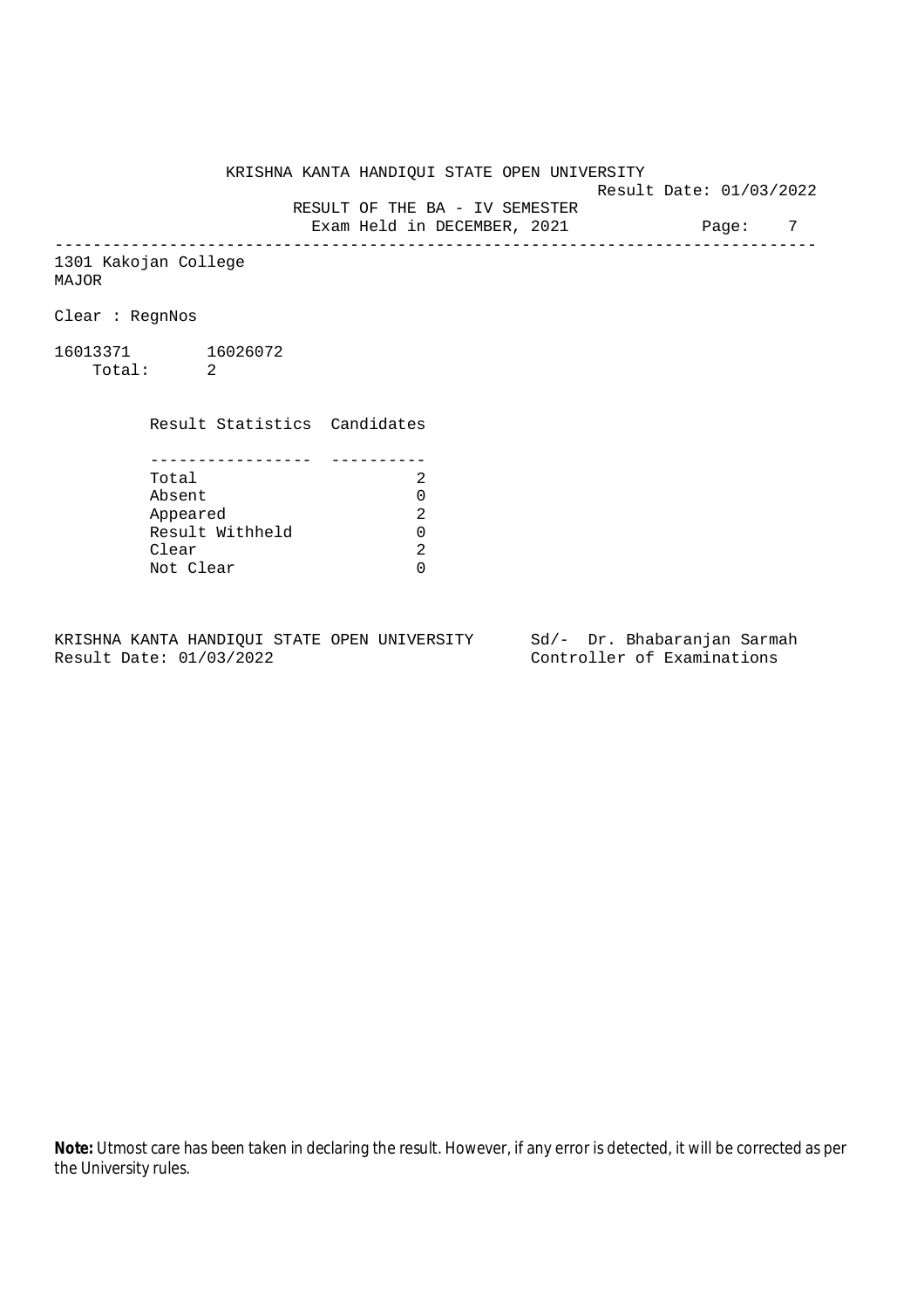KRISHNA KANTA HANDIQUI STATE OPEN UNIVERSITY

Result Date: 01/03/2022

RESULT OF THE BA - IV SEMESTER

Exam Held in DECEMBER, 2021 Page: 8 --------------------------------------------------------------------------------

1302 J. B. College, Jorhat MAJOR

Clear : RegnNos

| 13015983 | 15010902 | 16013510 | 16013552 |
|----------|----------|----------|----------|
| Total:   |          |          |          |

| Result Statistics Candidates |   |
|------------------------------|---|
|                              |   |
|                              |   |
| Total                        |   |
| Absent                       | 1 |
| Appeared                     | 4 |
| Result Withheld              |   |
| Clear                        |   |
| Not Clear                    |   |

KRISHNA KANTA HANDIQUI STATE OPEN UNIVERSITY Sd/- Dr. Bhabaranjan Sarmah<br>Result Date: 01/03/2022 Controller of Examinations

Controller of Examinations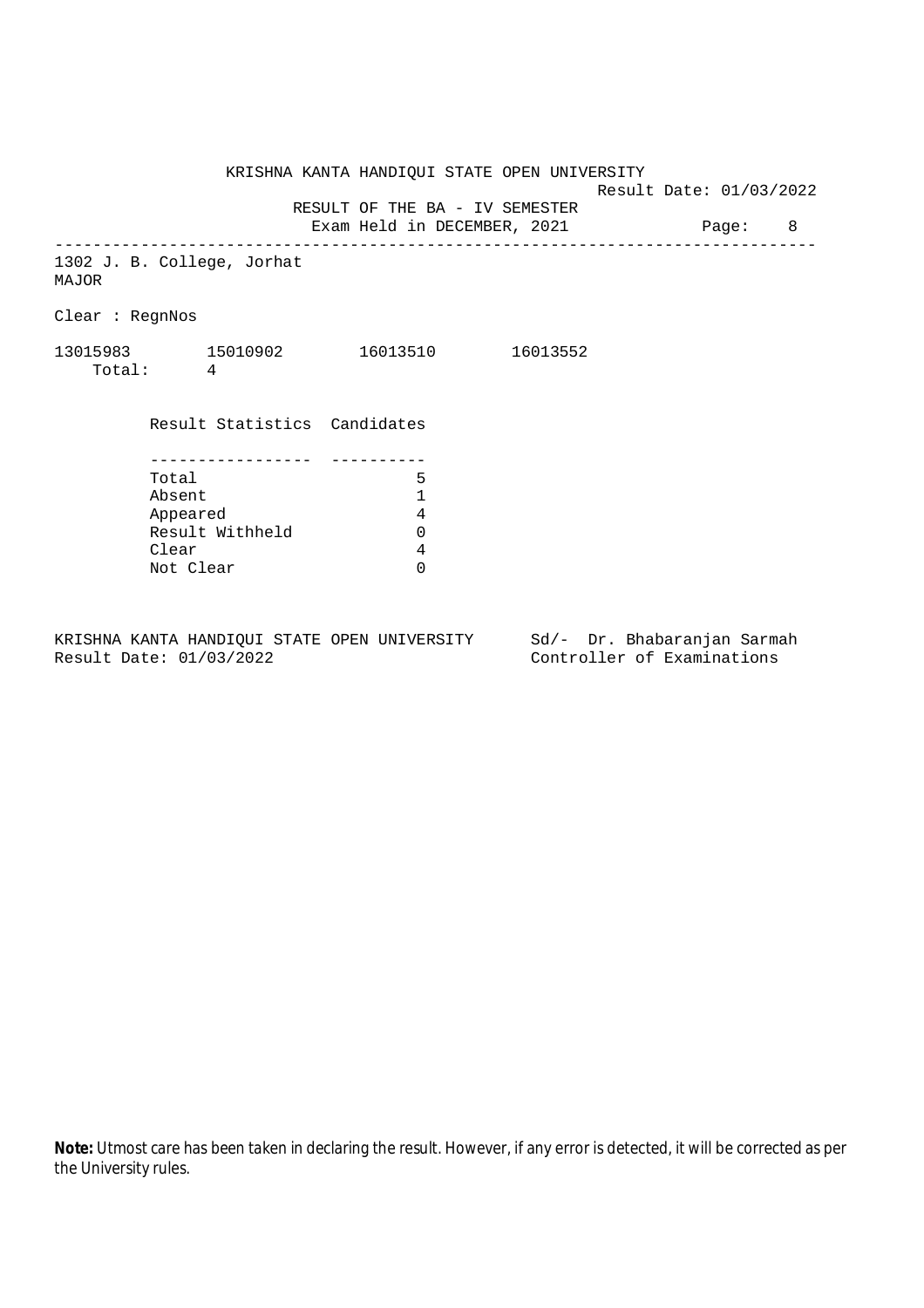KRISHNA KANTA HANDIQUI STATE OPEN UNIVERSITY Result Date: 01/03/2022 RESULT OF THE BA - IV SEMESTER Exam Held in DECEMBER, 2021 Page: 9 -------------------------------------------------------------------------------- 1401 Jawaharlal Nehru College, Boko MAJOR Clear : RegnNos 16014014 Total: 1 Result Statistics Candidates ----------------- ---------- Total 1 Absent<br>
Appeared 1<br>
Result Withheld 0<br>
Clear 1 Appeared 1 Result Withheld Clear Not Clear 0

KRISHNA KANTA HANDIQUI STATE OPEN UNIVERSITY Sd/- Dr. Bhabaranjan Sarmah Result Date: 01/03/2022 Controller of Examinations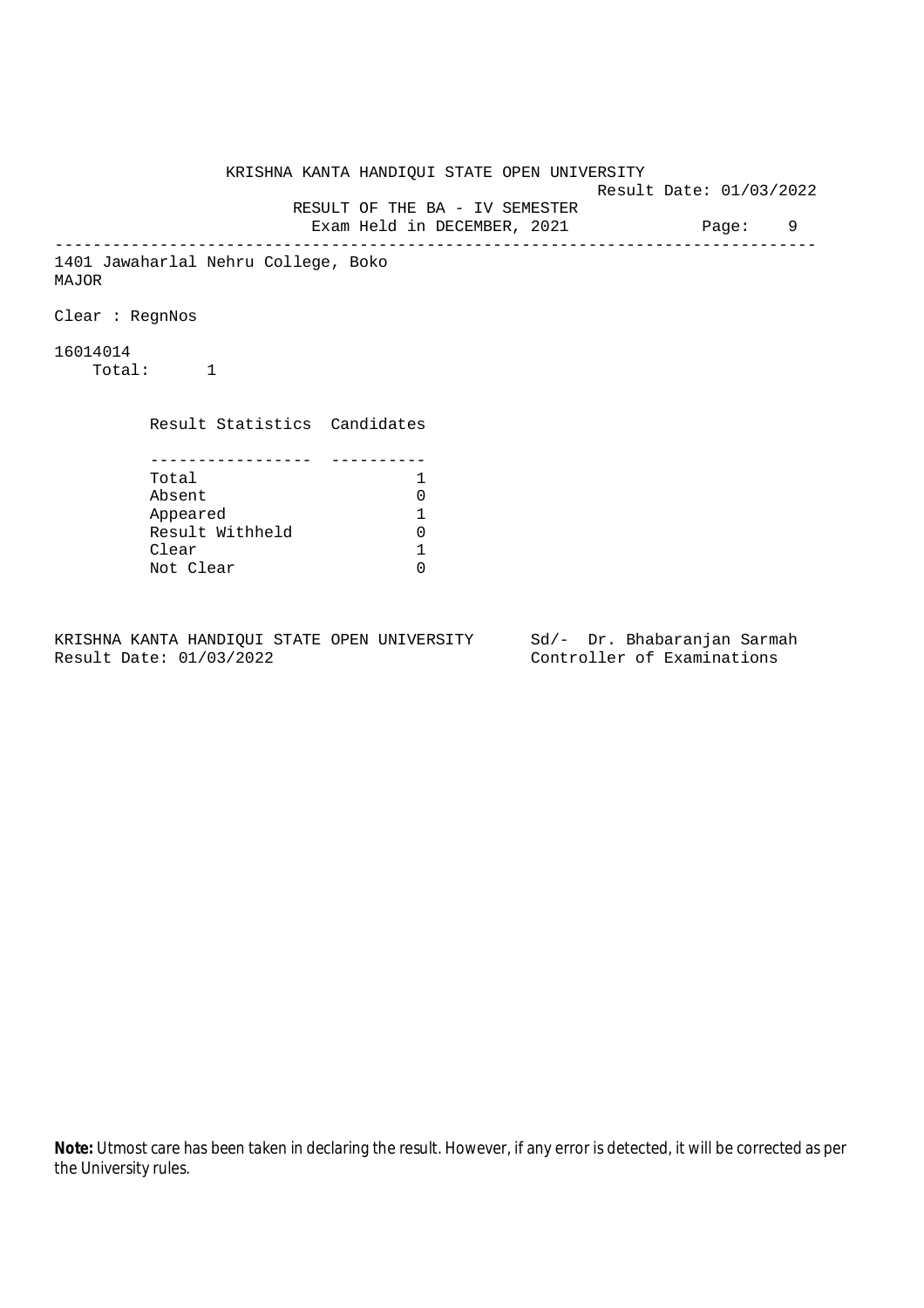KRISHNA KANTA HANDIQUI STATE OPEN UNIVERSITY Result Date: 01/03/2022 RESULT OF THE BA - IV SEMESTER Exam Held in DECEMBER, 2021 Page: 10 -------------------------------------------------------------------------------- 1404 Rangia Teacher Training College MAJOR Clear : RegnNos 16014178 Total: 1 Result Statistics Candidates ----------------- ---------- Total 1 Absent<br>
Appeared 1<br>
Result Withheld 0<br>
Clear 1 Appeared 1 Result Withheld Clear Not Clear 0

KRISHNA KANTA HANDIQUI STATE OPEN UNIVERSITY Sd/- Dr. Bhabaranjan Sarmah Result Date: 01/03/2022 Controller of Examinations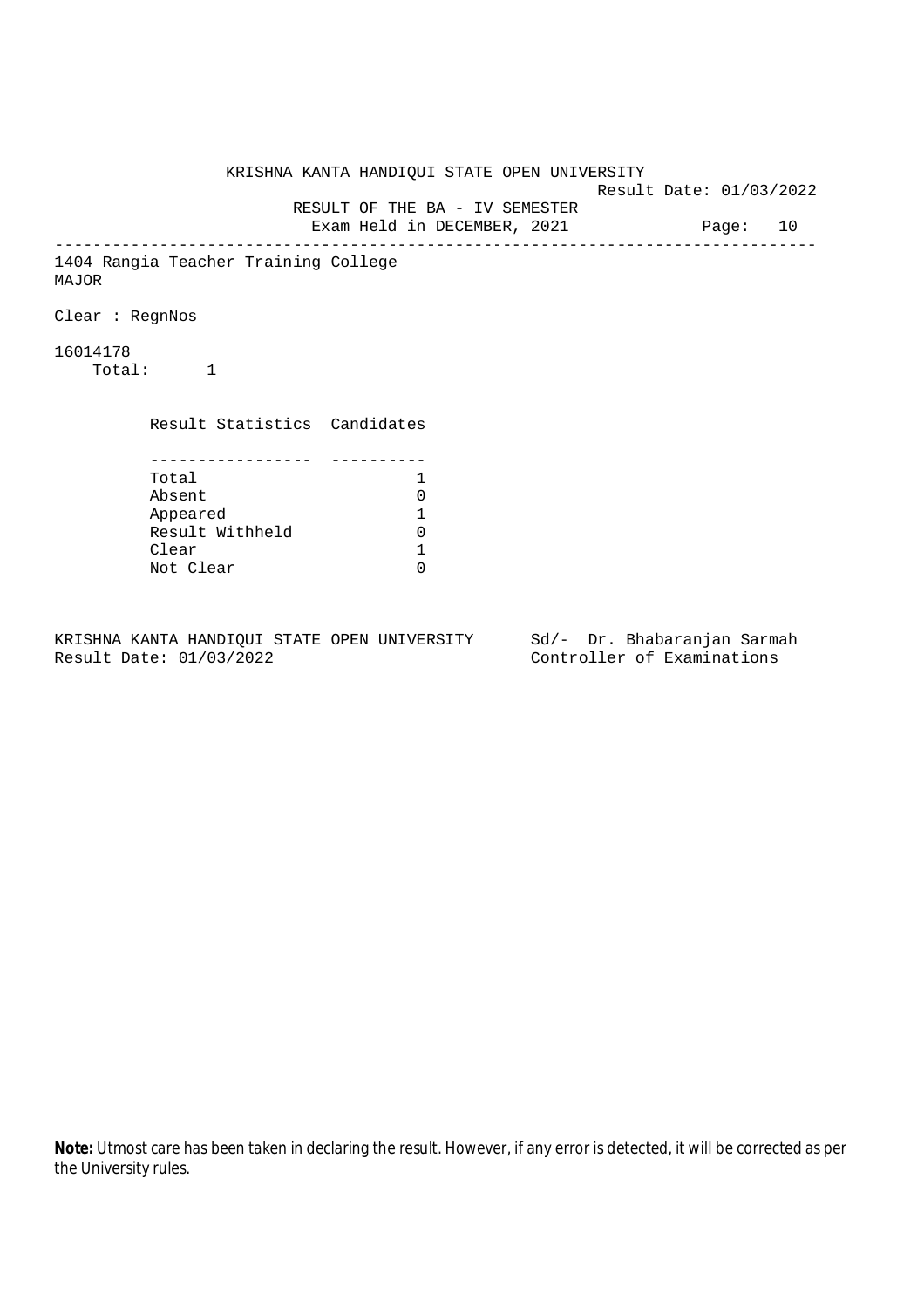KRISHNA KANTA HANDIQUI STATE OPEN UNIVERSITY Result Date: 01/03/2022 RESULT OF THE BA - IV SEMESTER

Exam Held in DECEMBER, 2021 Page: 11 --------------------------------------------------------------------------------

1500 KKHSOU CITY STUDY CENTRE, KHANAPARA MAJOR

Clear : RegnNos

15012472 15012482 Total: 2

Result Statistics Candidates

| Total           |    |
|-----------------|----|
| Absent          |    |
| Appeared        | 2. |
| Result Withheld |    |
| Clear           | 2. |
| Not Clear       |    |

KRISHNA KANTA HANDIQUI STATE OPEN UNIVERSITY Sd/- Dr. Bhabaranjan Sarmah<br>Result Date: 01/03/2022

Controller of Examinations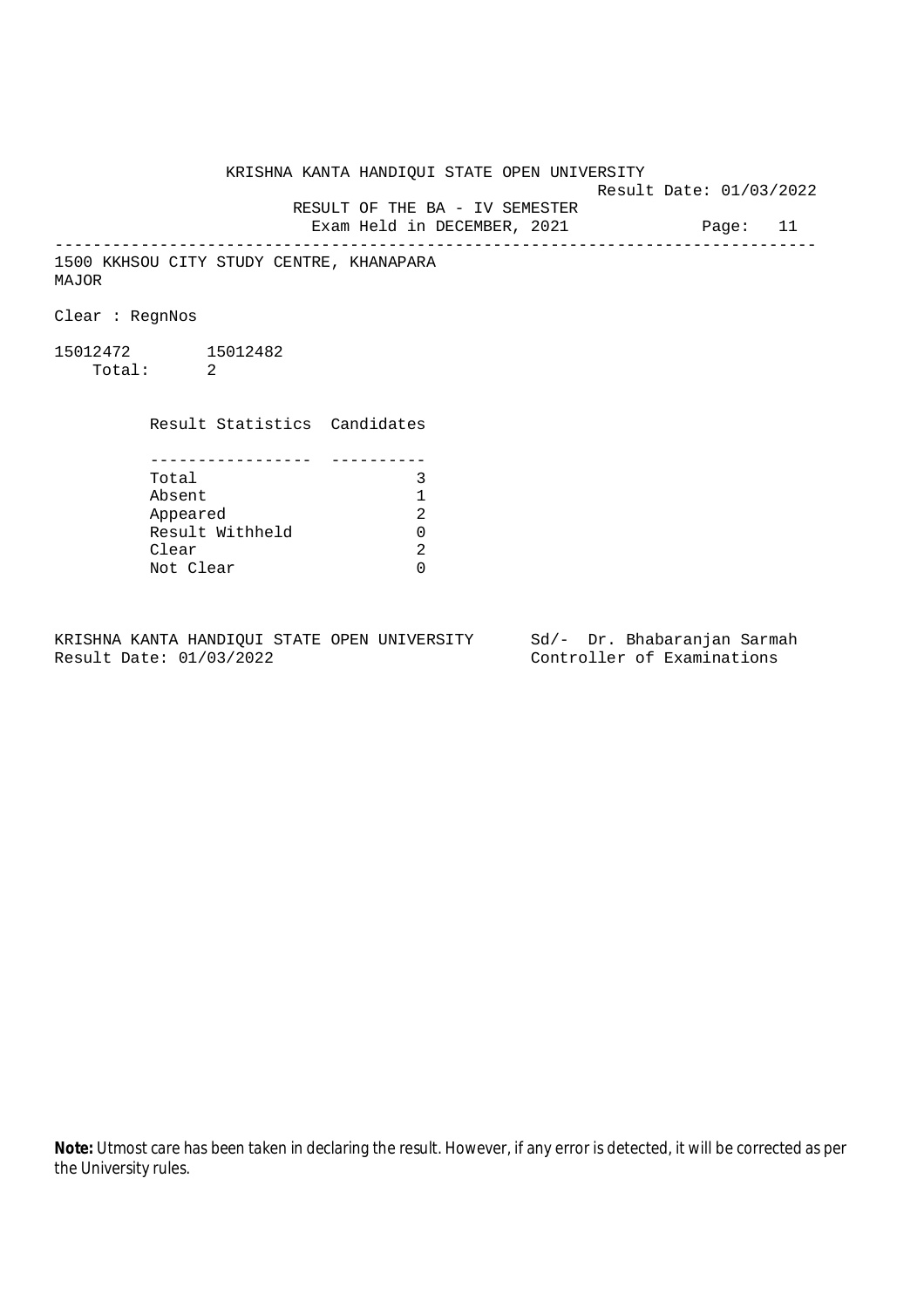KRISHNA KANTA HANDIQUI STATE OPEN UNIVERSITY Result Date: 01/03/2022 RESULT OF THE BA - IV SEMESTER Exam Held in DECEMBER, 2021 Page: 12 -------------------------------------------------------------------------------- 1504 Darwin School of Correspondence MAJOR Not Clear : RegnNos 15012681 Total: 1 Result Statistics Candidates ----------------- ---------- Total 1 Absent 0<br>
Appeared 1<br>
Result Withheld 0 Appeared 1 Result Withheld 0 Clear 0 Not Clear 1

KRISHNA KANTA HANDIQUI STATE OPEN UNIVERSITY Sd/- Dr. Bhabaranjan Sarmah Result Date: 01/03/2022 Controller of Examinations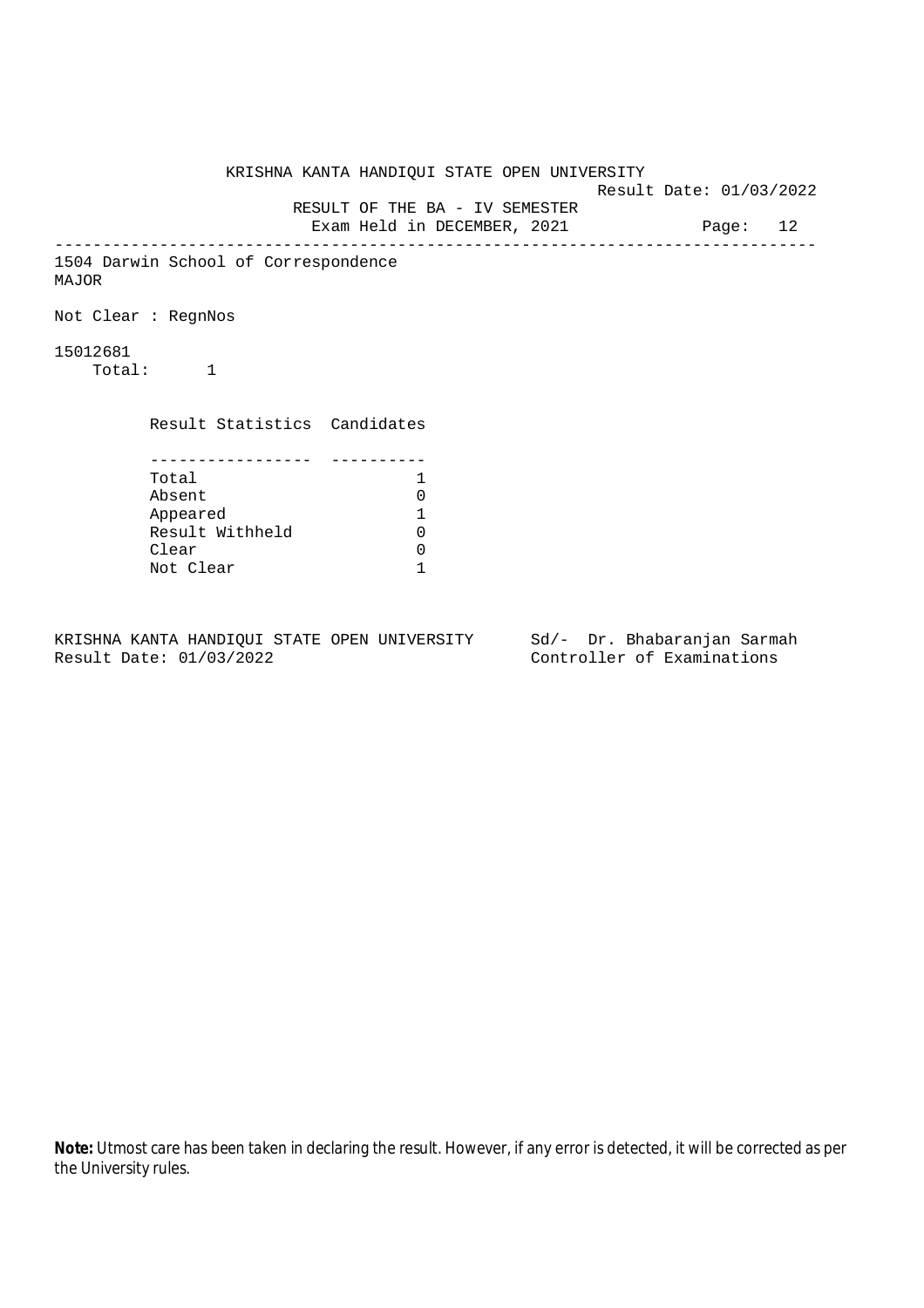KRISHNA KANTA HANDIQUI STATE OPEN UNIVERSITY Result Date: 01/03/2022 RESULT OF THE BA - IV SEMESTER Exam Held in DECEMBER, 2021 Page: 13 -------------------------------------------------------------------------------- 1510 S. K. Hazarika College, R. G. Baruah Rd. MAJOR Clear : RegnNos 16018327 Total: 1 Result Statistics Candidates ----------------- ---------- Total 1 Absent<br>
Appeared 1<br>
Result Withheld 0<br>
Clear 1 Appeared 1 Result Withheld Clear Not Clear 0

KRISHNA KANTA HANDIQUI STATE OPEN UNIVERSITY Sd/- Dr. Bhabaranjan Sarmah Result Date: 01/03/2022 Controller of Examinations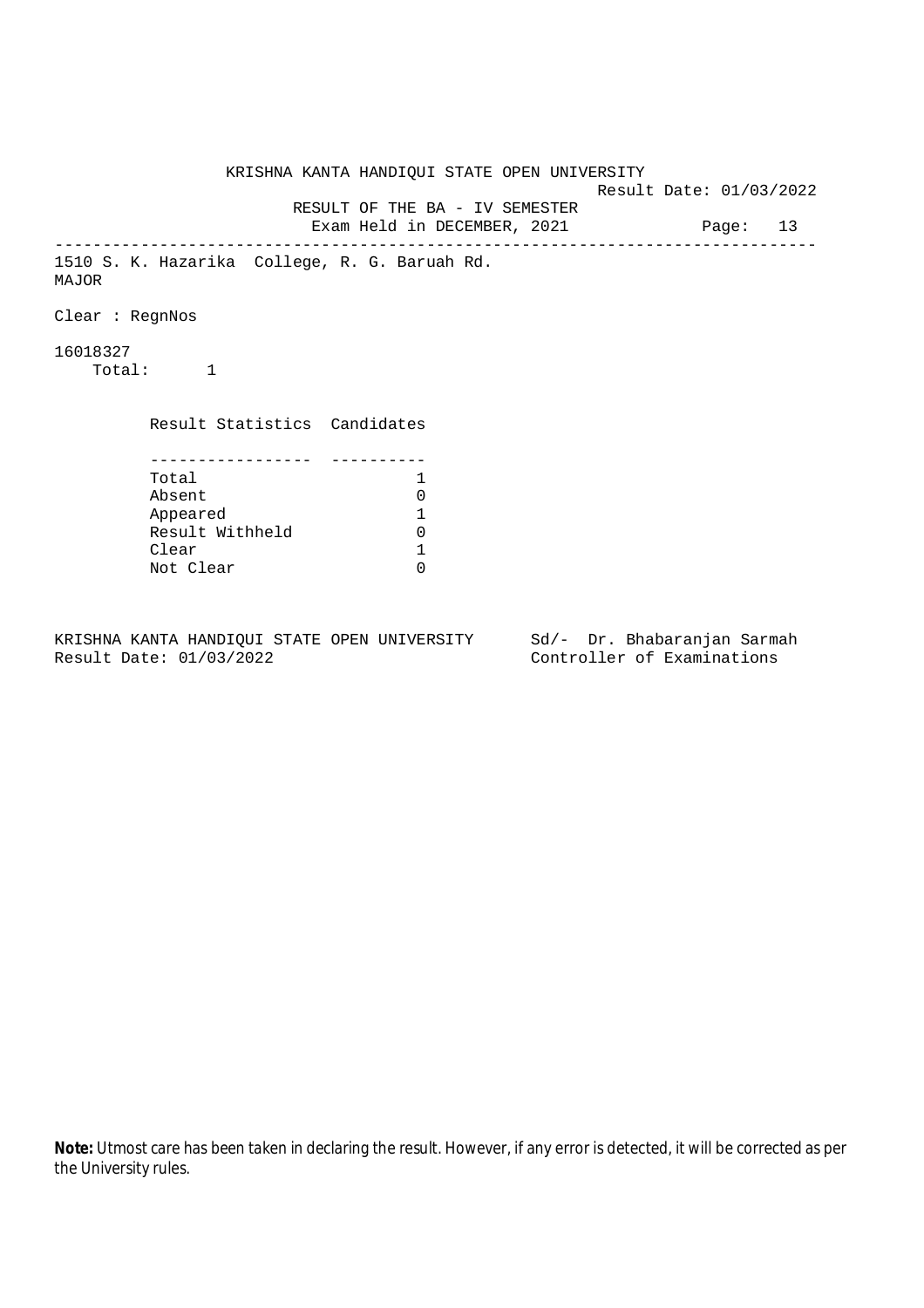KRISHNA KANTA HANDIQUI STATE OPEN UNIVERSITY Result Date: 01/03/2022 RESULT OF THE BA - IV SEMESTER Exam Held in DECEMBER, 2021 Page: 14 -------------------------------------------------------------------------------- 1516 Assam Siksha Academy, Hatigaon MAJOR Clear : RegnNos 16015456 Total: 1 Result Statistics Candidates ----------------- ---------- Total 1 Absent<br>
Appeared 1<br>
Result Withheld 0<br>
Clear 1 Appeared 1 Result Withheld Clear Not Clear 0

KRISHNA KANTA HANDIQUI STATE OPEN UNIVERSITY Sd/- Dr. Bhabaranjan Sarmah Result Date: 01/03/2022 Controller of Examinations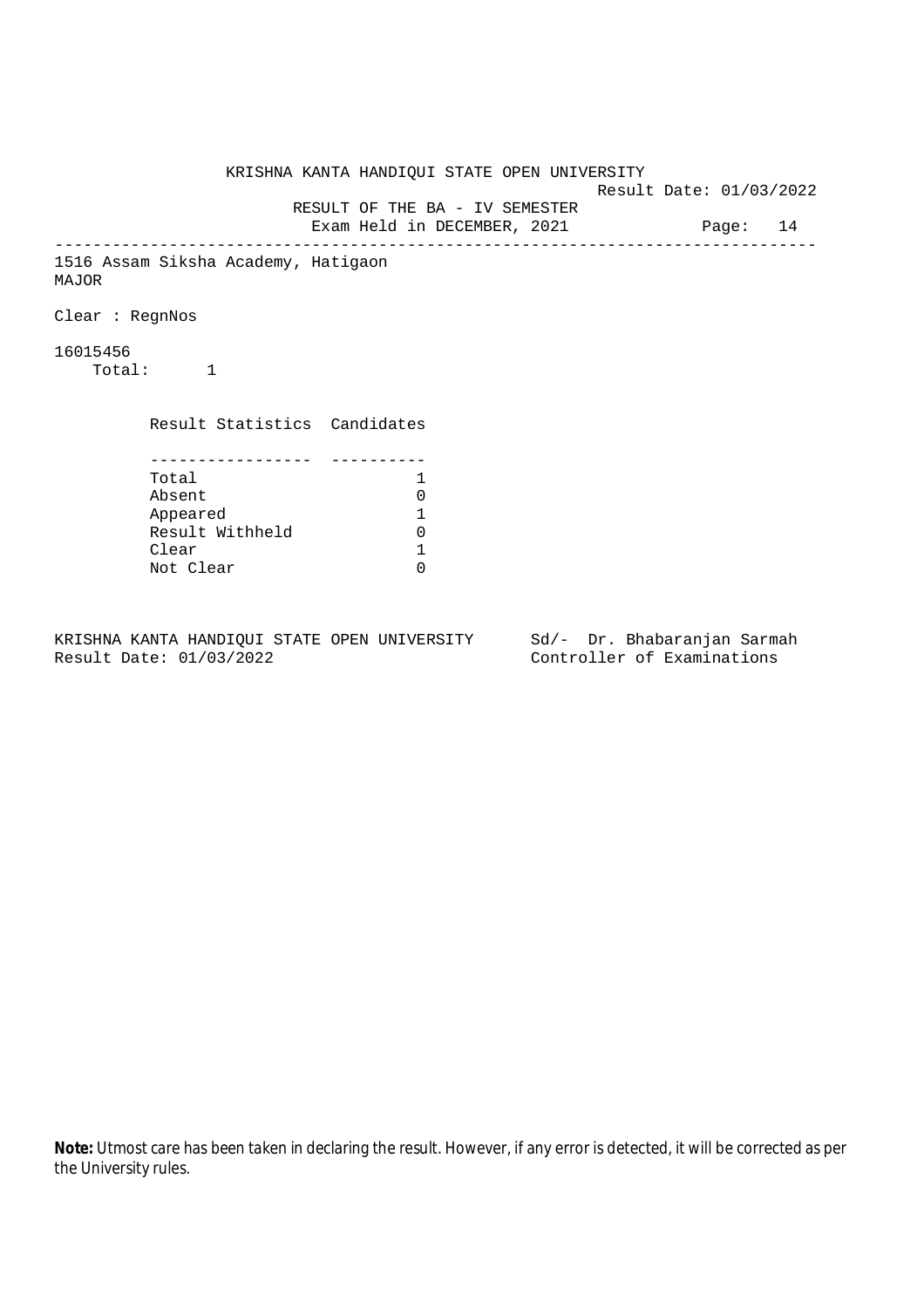KRISHNA KANTA HANDIQUI STATE OPEN UNIVERSITY Result Date: 01/03/2022 RESULT OF THE BA - IV SEMESTER Exam Held in DECEMBER, 2021 Page: 15 -------------------------------------------------------------------------------- 1522 Technosys, Guwahati MAJOR Not Clear : RegnNos 15014375 Total: 1 Result Statistics Candidates ----------------- ---------- Total 1<br>Absent 0 Absent 0<br>
Appeared 1<br>
Result Withheld 0 Appeared 1 Result Withheld 0 Clear 0 Not Clear 1

KRISHNA KANTA HANDIQUI STATE OPEN UNIVERSITY Sd/- Dr. Bhabaranjan Sarmah Result Date: 01/03/2022 Controller of Examinations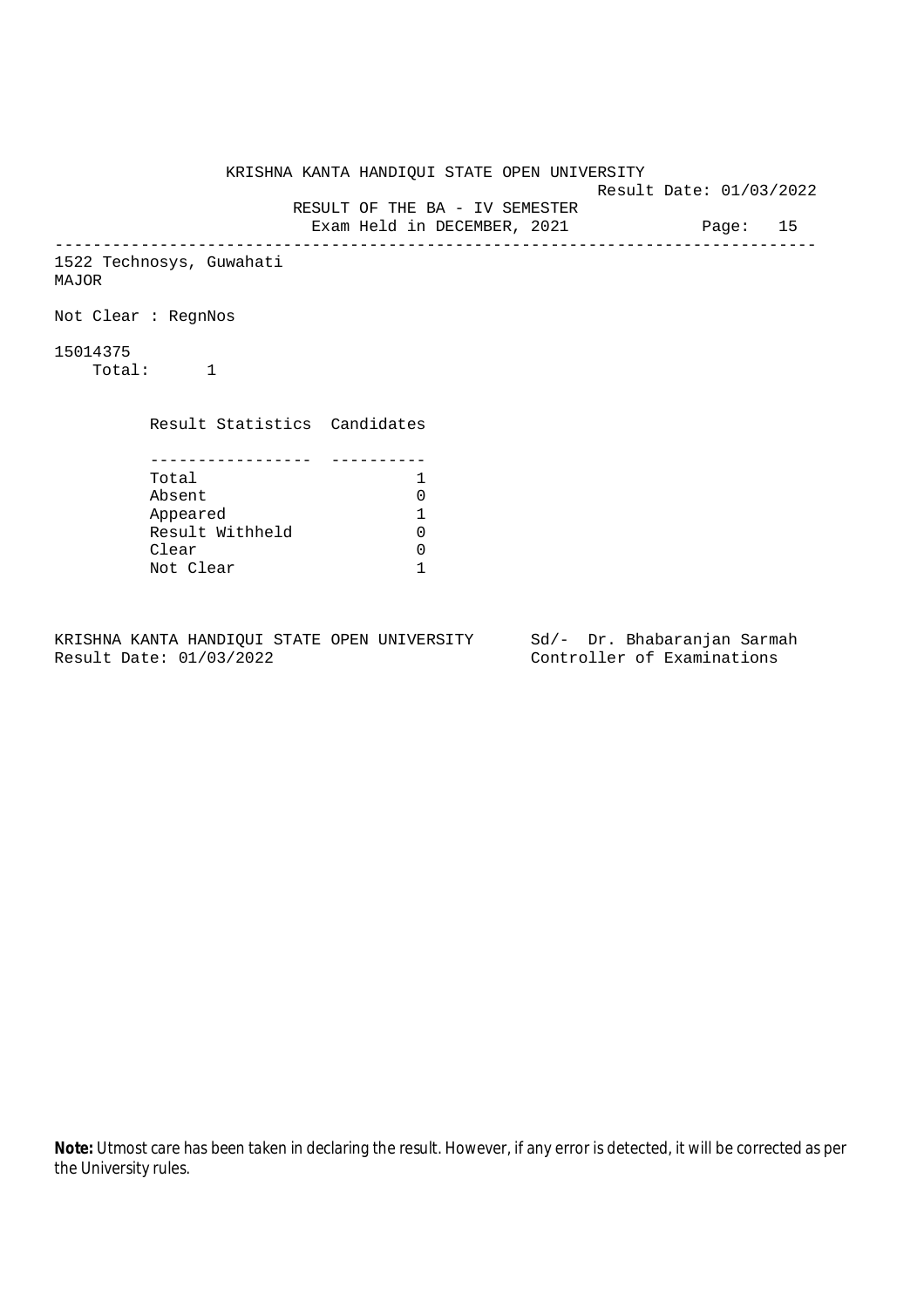KRISHNA KANTA HANDIQUI STATE OPEN UNIVERSITY Result Date: 01/03/2022 RESULT OF THE BA - IV SEMESTER Exam Held in DECEMBER, 2021 Page: 16 -------------------------------------------------------------------------------- 1553 S. B. Deorah College, Guwahati MAJOR Clear : RegnNos 16016406 Total: 1 Result Statistics Candidates ----------------- ---------- Total 1 Absent<br>
Appeared 1<br>
Result Withheld 0<br>
Clear 1 Appeared 1 Result Withheld Clear Not Clear 0

KRISHNA KANTA HANDIQUI STATE OPEN UNIVERSITY Sd/- Dr. Bhabaranjan Sarmah Result Date: 01/03/2022 Controller of Examinations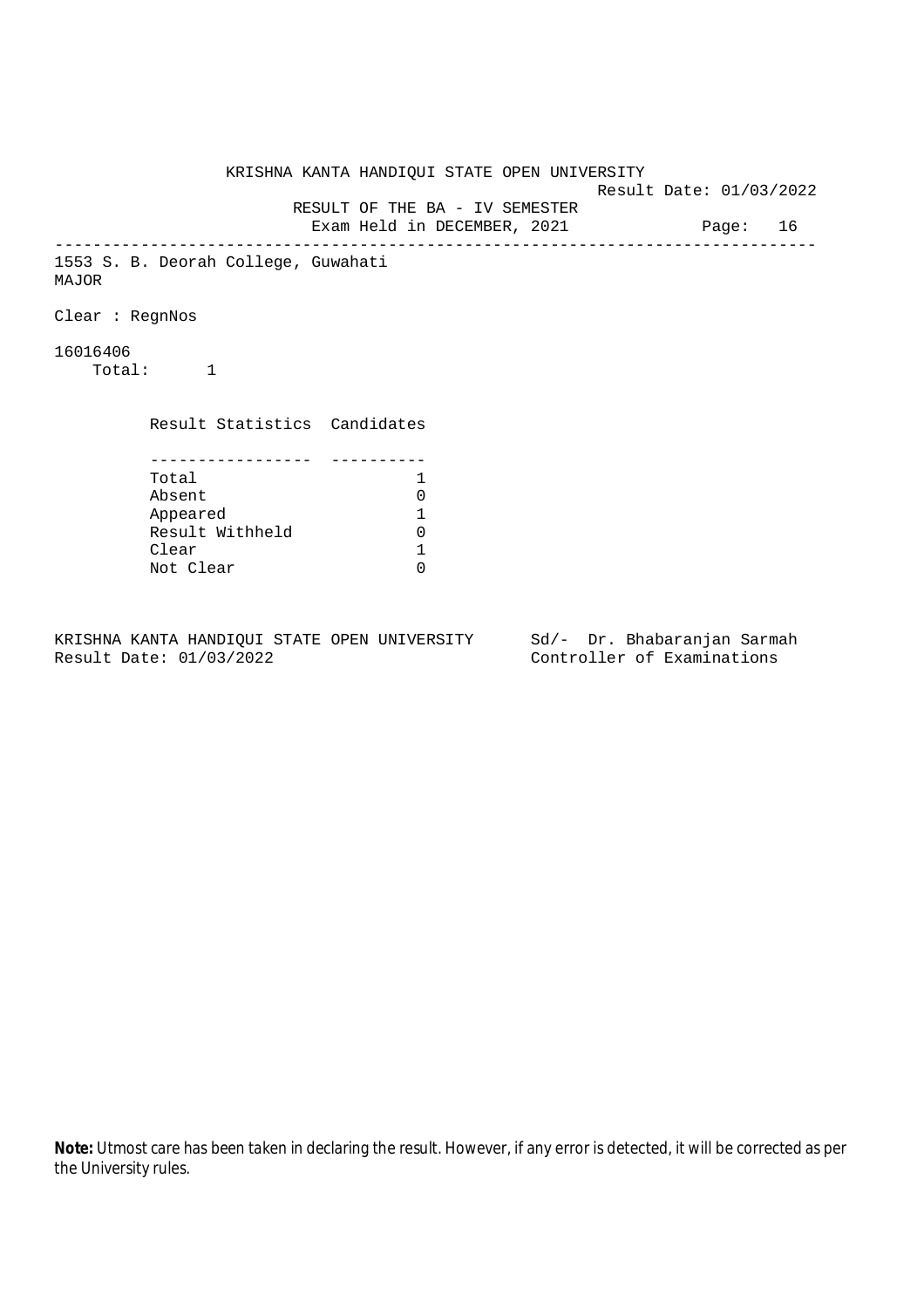| KRISHNA KANTA HANDIQUI STATE OPEN UNIVERSITY |                                                                        |  | Result Date: 01/03/2022 |  |  |
|----------------------------------------------|------------------------------------------------------------------------|--|-------------------------|--|--|
|                                              | RESULT OF THE BA - IV SEMESTER<br>Exam Held in DECEMBER, 2021 Page: 17 |  |                         |  |  |
| 1559 PCPS Girls Polytechnic<br>MAJOR         |                                                                        |  |                         |  |  |
| Not Clear : RegnNos                          |                                                                        |  |                         |  |  |
| 16016447<br>Total: 1                         |                                                                        |  |                         |  |  |
| Result Statistics Candidates                 |                                                                        |  |                         |  |  |
| Total                                        | 1                                                                      |  |                         |  |  |
| Absent                                       | $\Omega$                                                               |  |                         |  |  |
| Appeared                                     | 1                                                                      |  |                         |  |  |
| Result Withheld                              | $\Omega$                                                               |  |                         |  |  |
| Clear                                        |                                                                        |  |                         |  |  |
| Not Clear                                    | 0                                                                      |  |                         |  |  |

KRISHNA KANTA HANDIQUI STATE OPEN UNIVERSITY Sd/- Dr. Bhabaranjan Sarmah<br>Result Date: 01/03/2022 Controller of Examinations

Controller of Examinations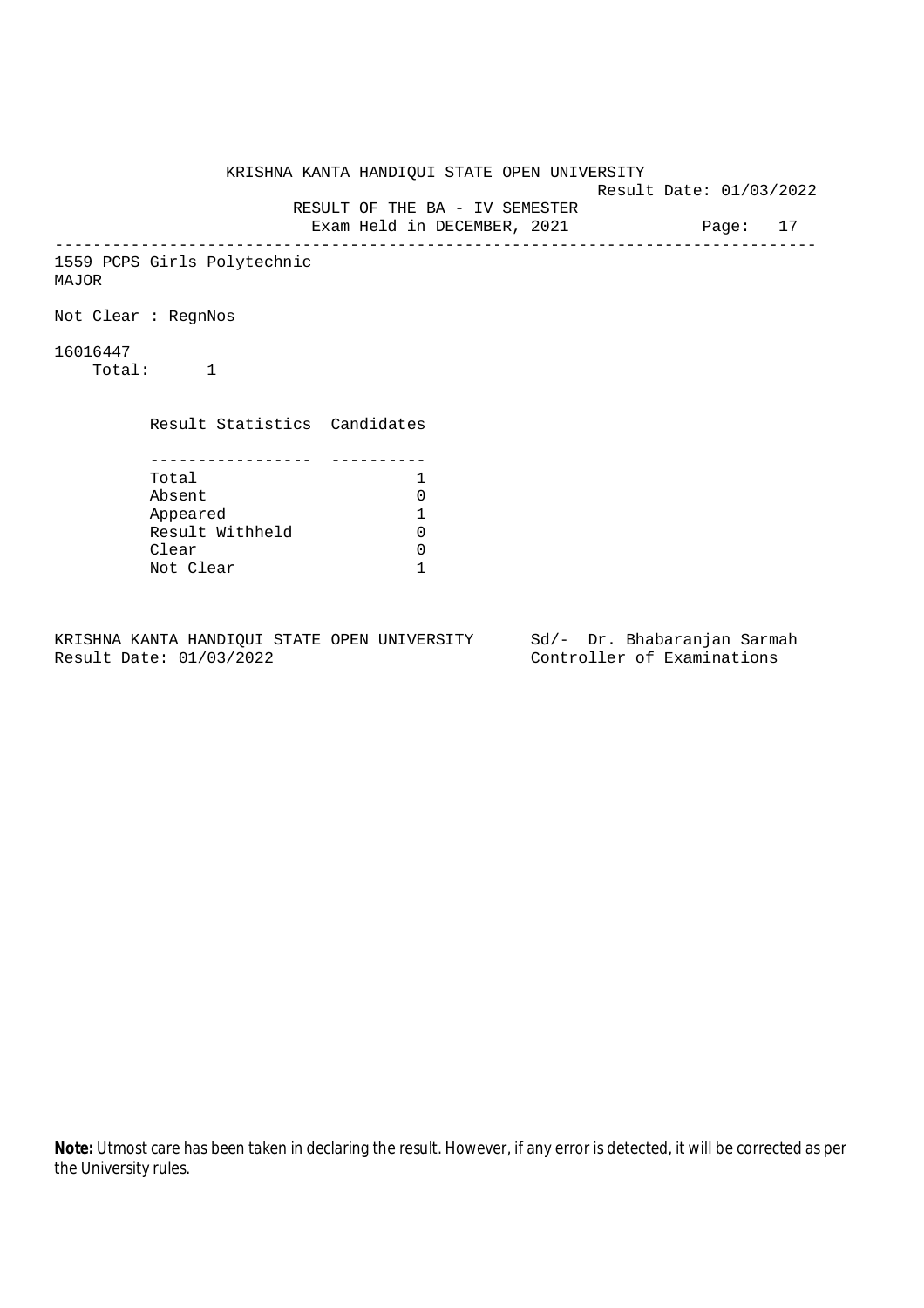KRISHNA KANTA HANDIQUI STATE OPEN UNIVERSITY Result Date: 01/03/2022 RESULT OF THE BA - IV SEMESTER Exam Held in DECEMBER, 2021 Page: 18 -------------------------------------------------------------------------------- 1902 North Lakhimpur College MAJOR Clear : RegnNos 16020270 16020276 16020287 16020318 Total: 4 Not Clear: RegnNos 16020265 Total: 1 Result Statistics Candidates ----------------- ---------- Total 5 Absent 0 Appeared 5 Result Withheld 0 Clear 4 Not Clear 1

KRISHNA KANTA HANDIQUI STATE OPEN UNIVERSITY Sd/- Dr. Bhabaranjan Sarmah Result Date: 01/03/2022 Controller of Examinations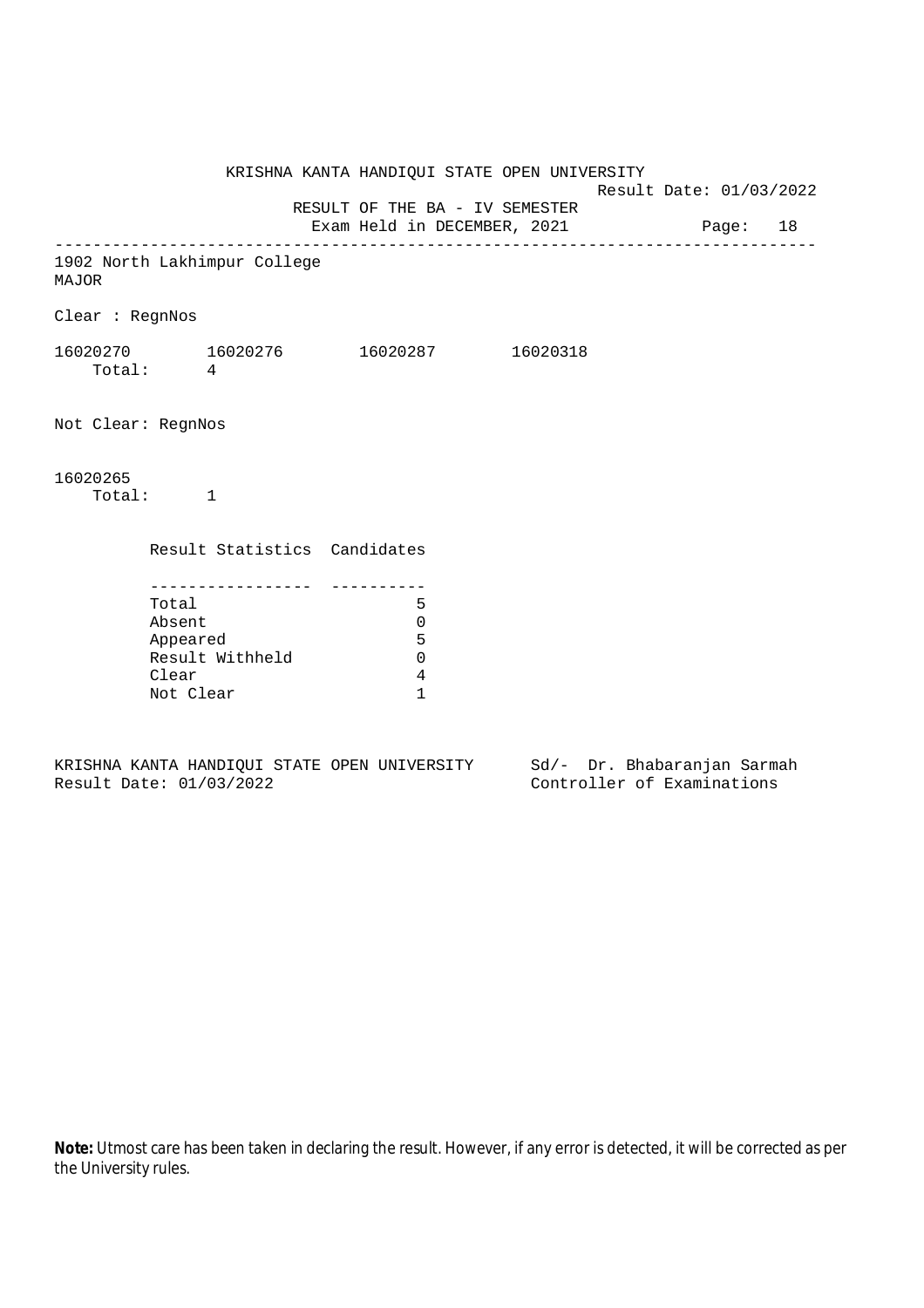KRISHNA KANTA HANDIQUI STATE OPEN UNIVERSITY Result Date: 01/03/2022 RESULT OF THE BA - IV SEMESTER Exam Held in DECEMBER, 2021 Page: 19 -------------------------------------------------------------------------------- 1908 Nowboicha College MAJOR Clear : RegnNos 15015207 Total: 1 Result Statistics Candidates ----------------- ---------- Total 1<br>Absent 0 Absent<br>
Appeared 1<br>
Result Withheld 0<br>
Clear 1 Appeared 1 Result Withheld 0 Clear Not Clear 0

KRISHNA KANTA HANDIQUI STATE OPEN UNIVERSITY Sd/- Dr. Bhabaranjan Sarmah Result Date: 01/03/2022 Controller of Examinations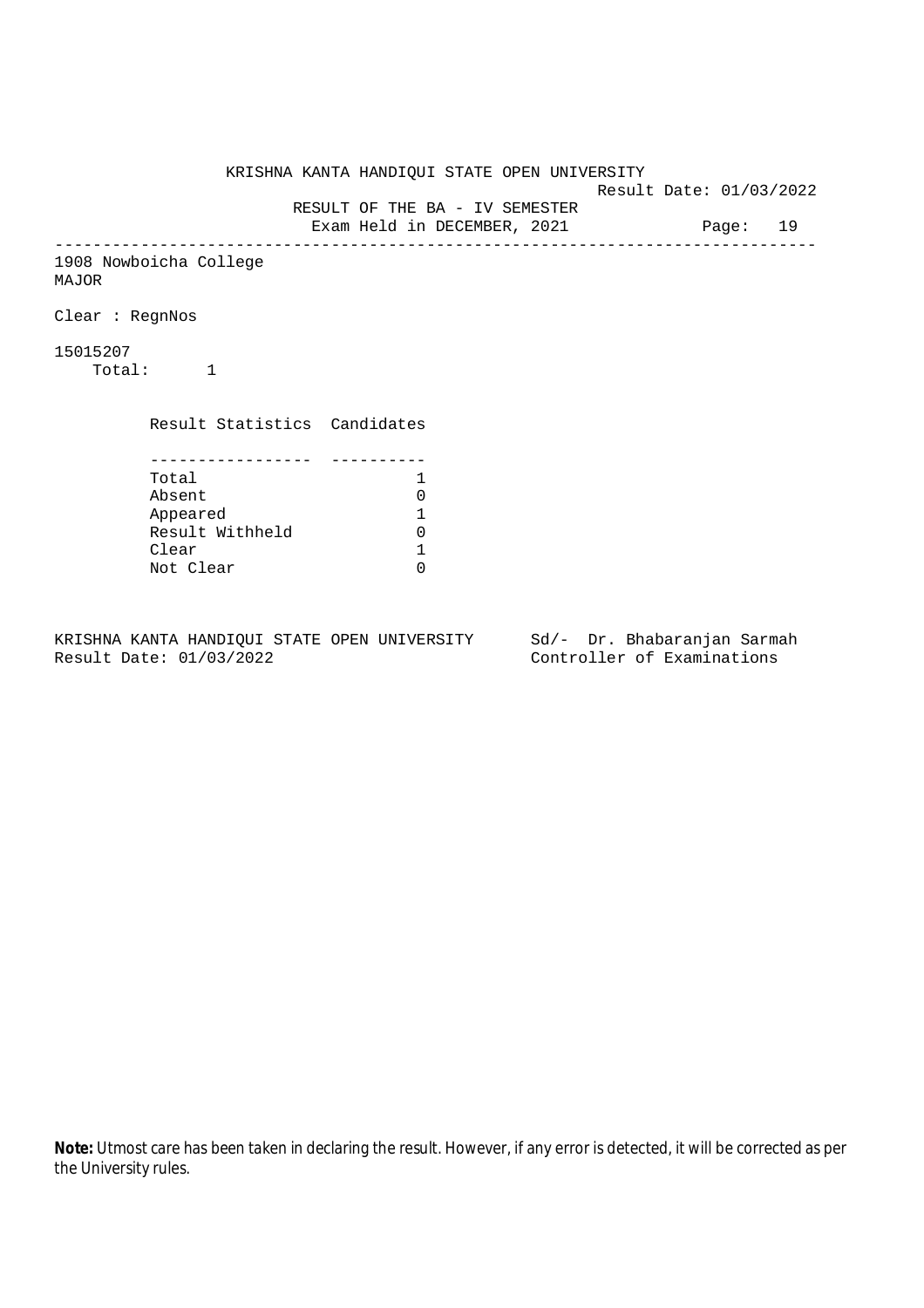KRISHNA KANTA HANDIQUI STATE OPEN UNIVERSITY Result Date: 01/03/2022 RESULT OF THE BA - IV SEMESTER Exam Held in DECEMBER, 2021 Page: 20 -------------------------------------------------------------------------------- 1915 L. T. K. College MAJOR Clear : RegnNos 16016571 Total: 1 Result Statistics Candidates ----------------- ---------- Total 1<br>Absent 0 Absent<br>
Appeared 1<br>
Result Withheld 0<br>
Clear 1 Appeared 1 Result Withheld 0 Clear Not Clear 0

KRISHNA KANTA HANDIQUI STATE OPEN UNIVERSITY Sd/- Dr. Bhabaranjan Sarmah Result Date: 01/03/2022 Controller of Examinations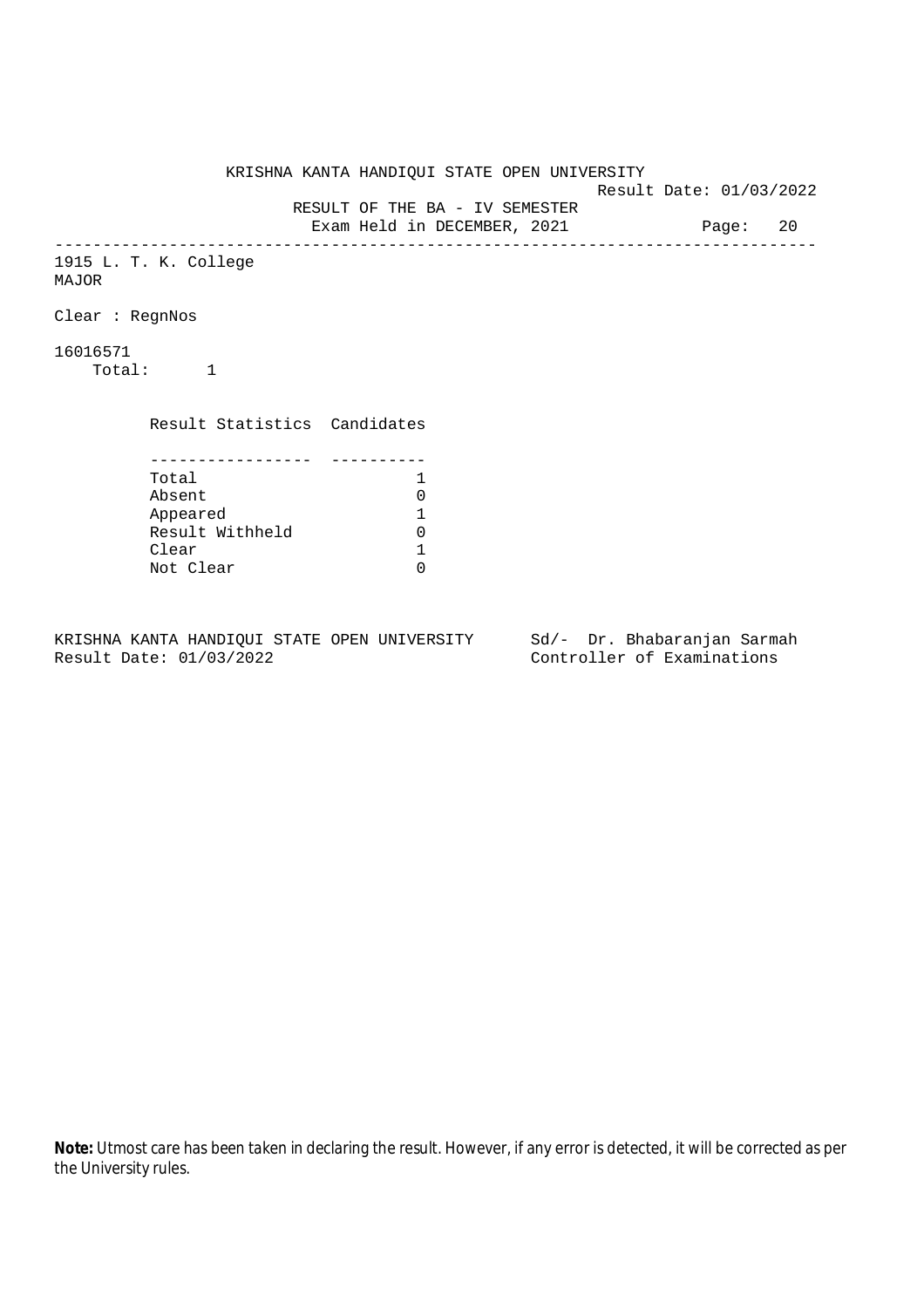KRISHNA KANTA HANDIQUI STATE OPEN UNIVERSITY Result Date: 01/03/2022 RESULT OF THE BA - IV SEMESTER Exam Held in DECEMBER, 2021 Page: 21 -------------------------------------------------------------------------------- 2001 Morigaon College MAJOR Clear : RegnNos 16021168 Total: 1 Result Statistics Candidates ----------------- ---------- Total 1<br>Absent 0 Absent<br>
Appeared 1<br>
Result Withheld 0<br>
Clear 1 Appeared 1 Result Withheld 0 Clear Not Clear 0

KRISHNA KANTA HANDIQUI STATE OPEN UNIVERSITY Sd/- Dr. Bhabaranjan Sarmah Result Date: 01/03/2022 Controller of Examinations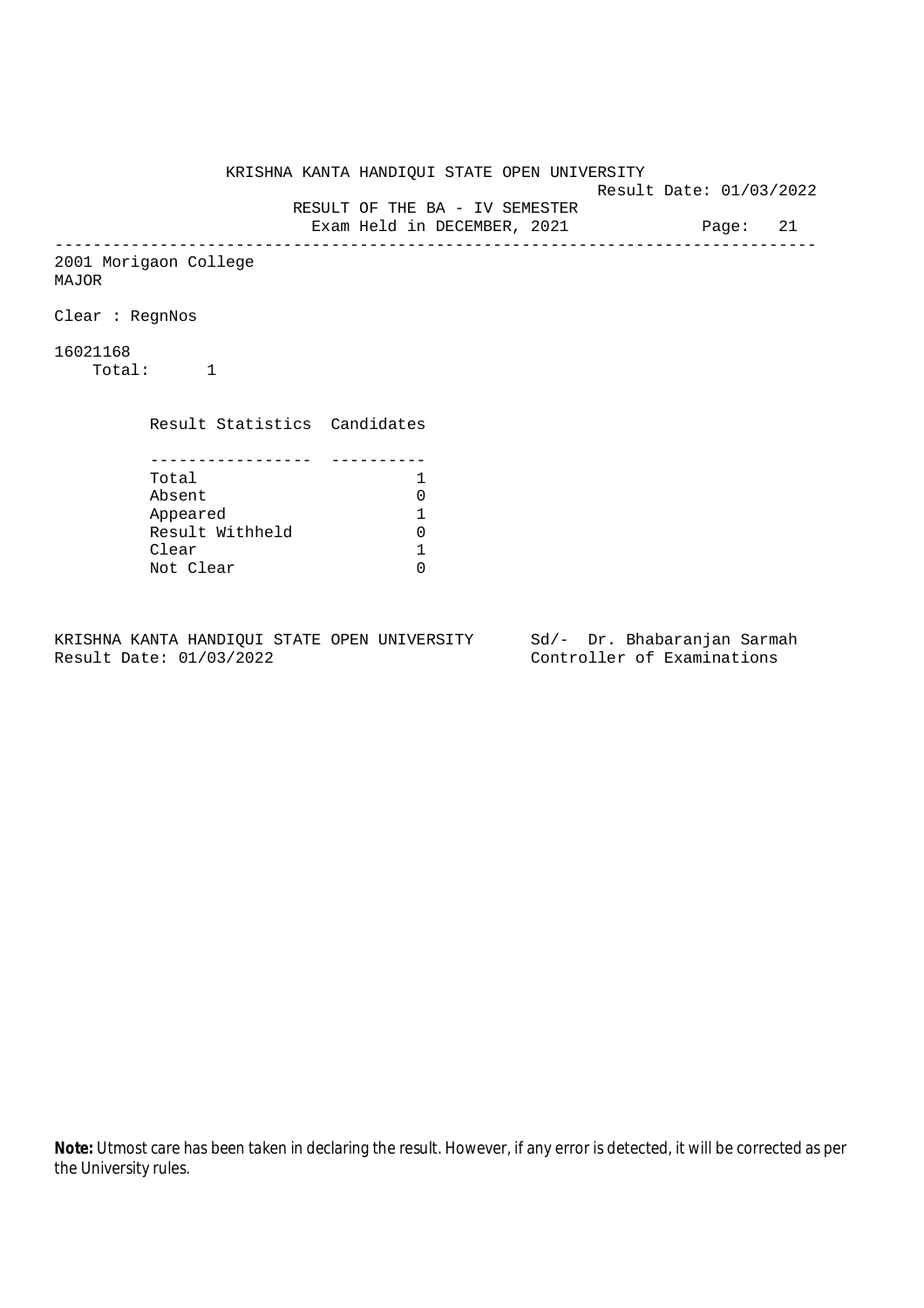KRISHNA KANTA HANDIQUI STATE OPEN UNIVERSITY Result Date: 01/03/2022 RESULT OF THE BA - IV SEMESTER Exam Held in DECEMBER, 2021 Page: 22 -------------------------------------------------------------------------------- 2105 Nowgong College MAJOR Not Clear : RegnNos 16021628 Total: 1 Result Statistics Candidates ----------------- ---------- Total 1<br>Absent 0 Absent 0<br>
Appeared 1<br>
Result Withheld 0 Appeared 1 Result Withheld 0 Clear 0 Not Clear 1

KRISHNA KANTA HANDIQUI STATE OPEN UNIVERSITY Sd/- Dr. Bhabaranjan Sarmah Result Date: 01/03/2022 Controller of Examinations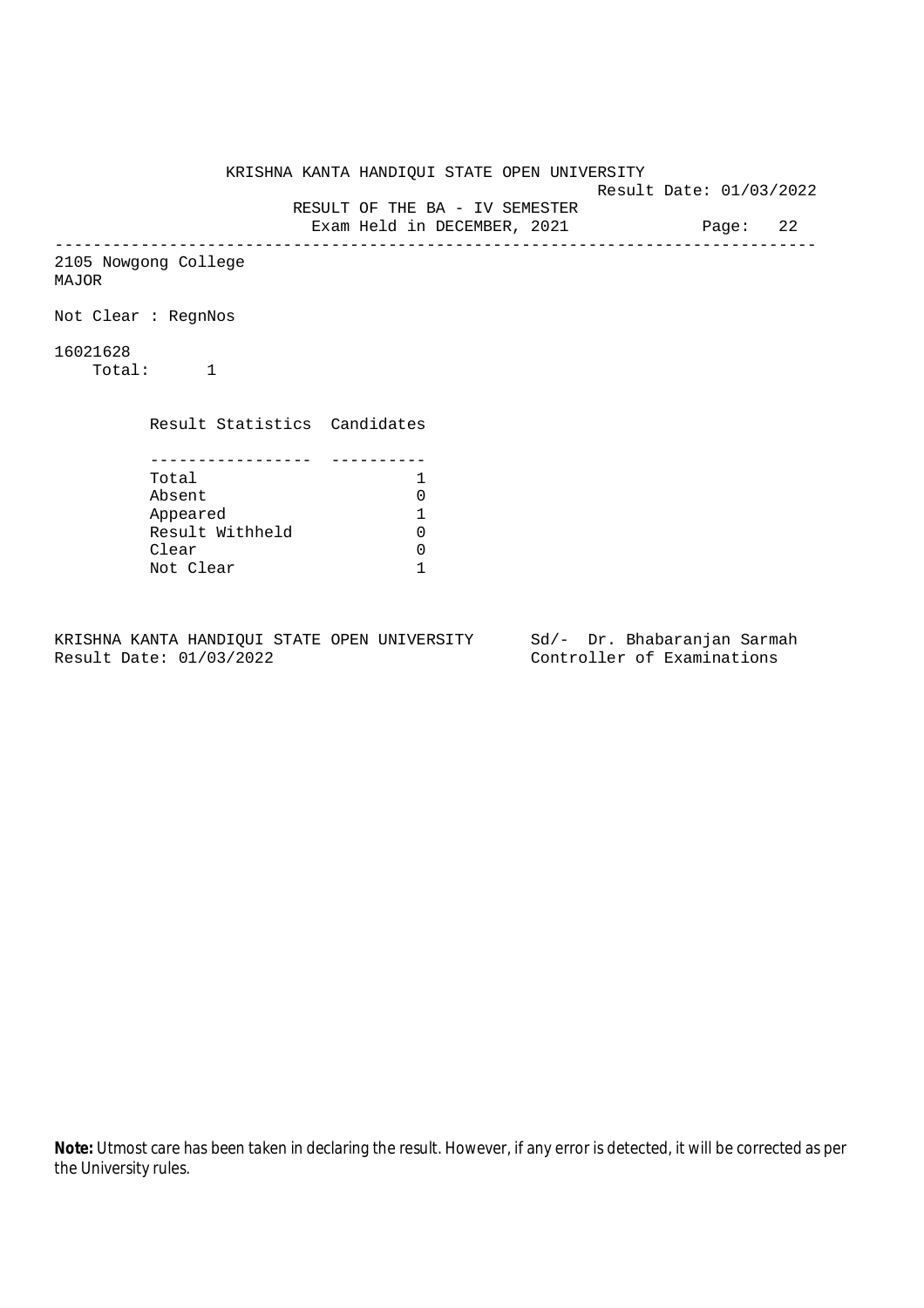KRISHNA KANTA HANDIQUI STATE OPEN UNIVERSITY

Result Date: 01/03/2022

 RESULT OF THE BA - IV SEMESTER Exam Held in DECEMBER, 2021 Page: 23

--------------------------------------------------------------------------------

2125 Raha College MAJOR

Clear : RegnNos

16022319 16022322 Total: 2

Clear

 Result Statistics Candidates ----------------- ---------- Total 2 Absent<br>
Appeared 2<br>
Result Withheld 0<br>
Clear 2 Appeared Result Withheld 0

Not Clear 0

KRISHNA KANTA HANDIQUI STATE OPEN UNIVERSITY Sd/- Dr. Bhabaranjan Sarmah Result Date: 01/03/2022 Controller of Examinations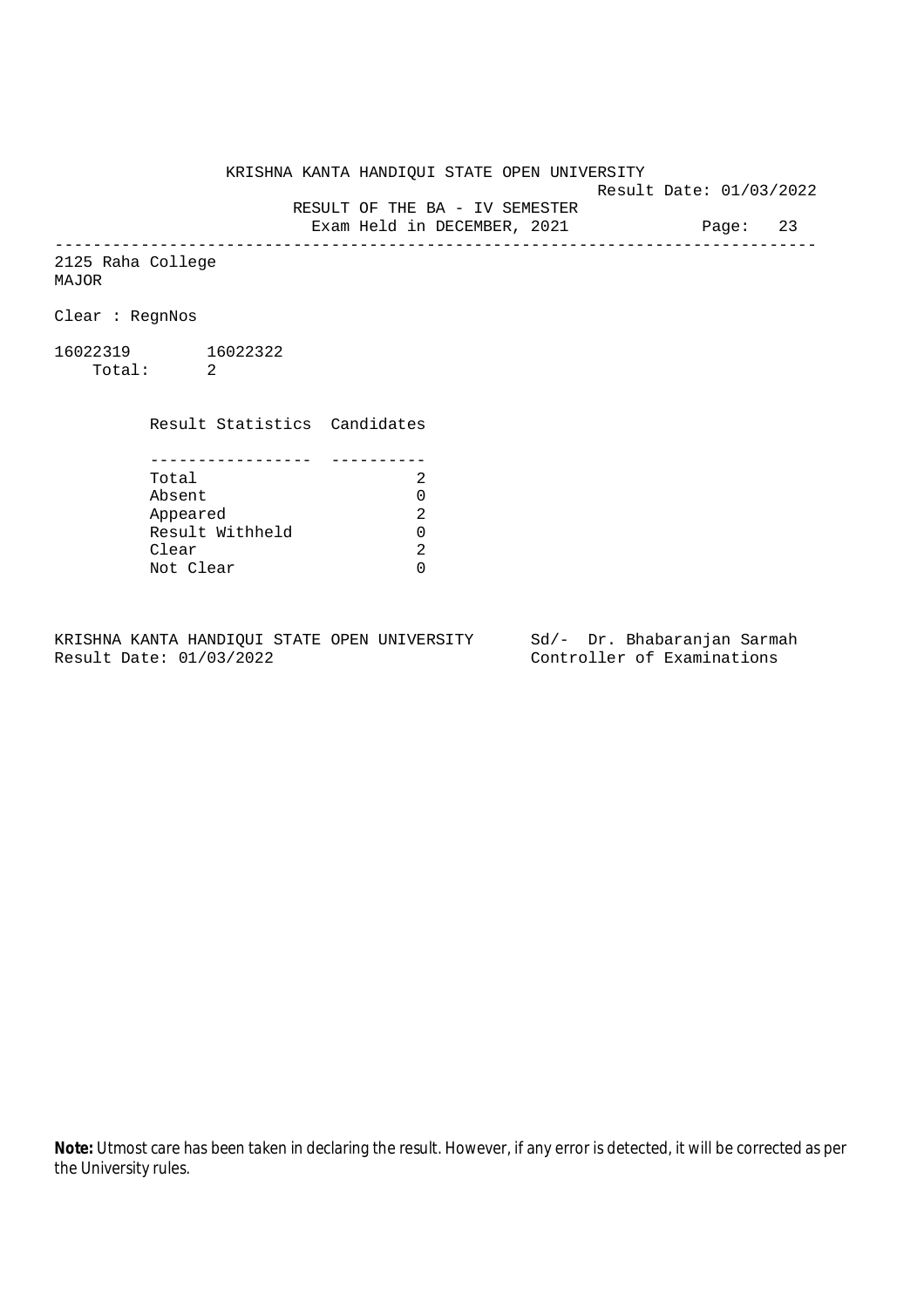KRISHNA KANTA HANDIQUI STATE OPEN UNIVERSITY Result Date: 01/03/2022 RESULT OF THE BA - IV SEMESTER Exam Held in DECEMBER, 2021 Page: 24 -------------------------------------------------------------------------------- 2204 Nalbari Commerce College MAJOR Clear : RegnNos 15015464 Total: 1 Result Statistics Candidates ----------------- ---------- Total 1 Absent<br>
Appeared 1<br>
Result Withheld 0<br>
Clear 1 Appeared 1 Result Withheld Clear Not Clear 0

KRISHNA KANTA HANDIQUI STATE OPEN UNIVERSITY Sd/- Dr. Bhabaranjan Sarmah Result Date: 01/03/2022 Controller of Examinations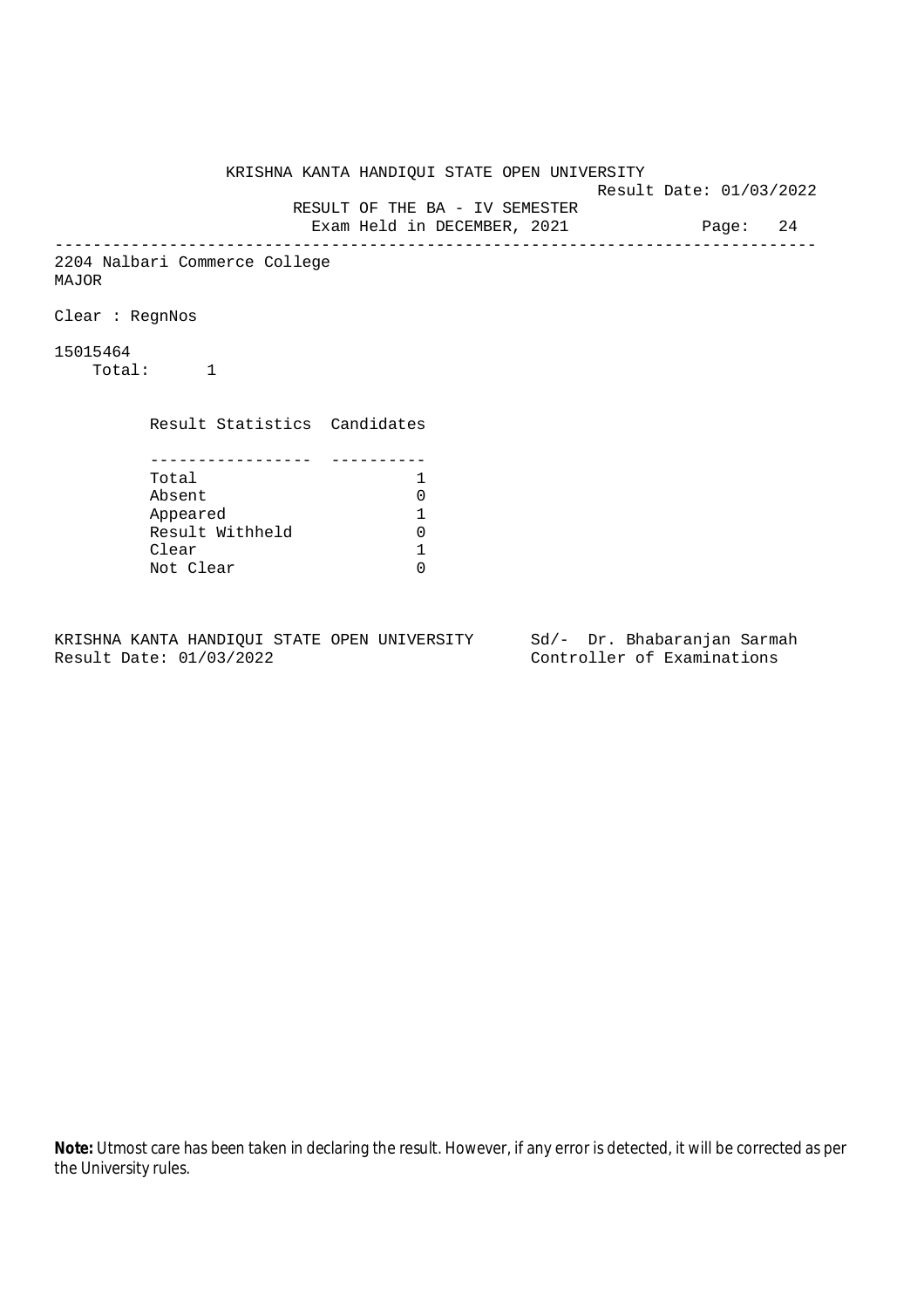KRISHNA KANTA HANDIQUI STATE OPEN UNIVERSITY Result Date: 01/03/2022 RESULT OF THE BA - IV SEMESTER Exam Held in DECEMBER, 2021 Page: 25 -------------------------------------------------------------------------------- 2404 Sibsagar College, Joysagar MAJOR Clear : RegnNos 16025805 Total: 1 Result Statistics Candidates ----------------- ---------- Total 1 Absent<br>
Appeared 1<br>
Result Withheld 0<br>
Clear 1 Appeared 1 Result Withheld Clear Not Clear 0

KRISHNA KANTA HANDIQUI STATE OPEN UNIVERSITY Sd/- Dr. Bhabaranjan Sarmah Result Date: 01/03/2022 Controller of Examinations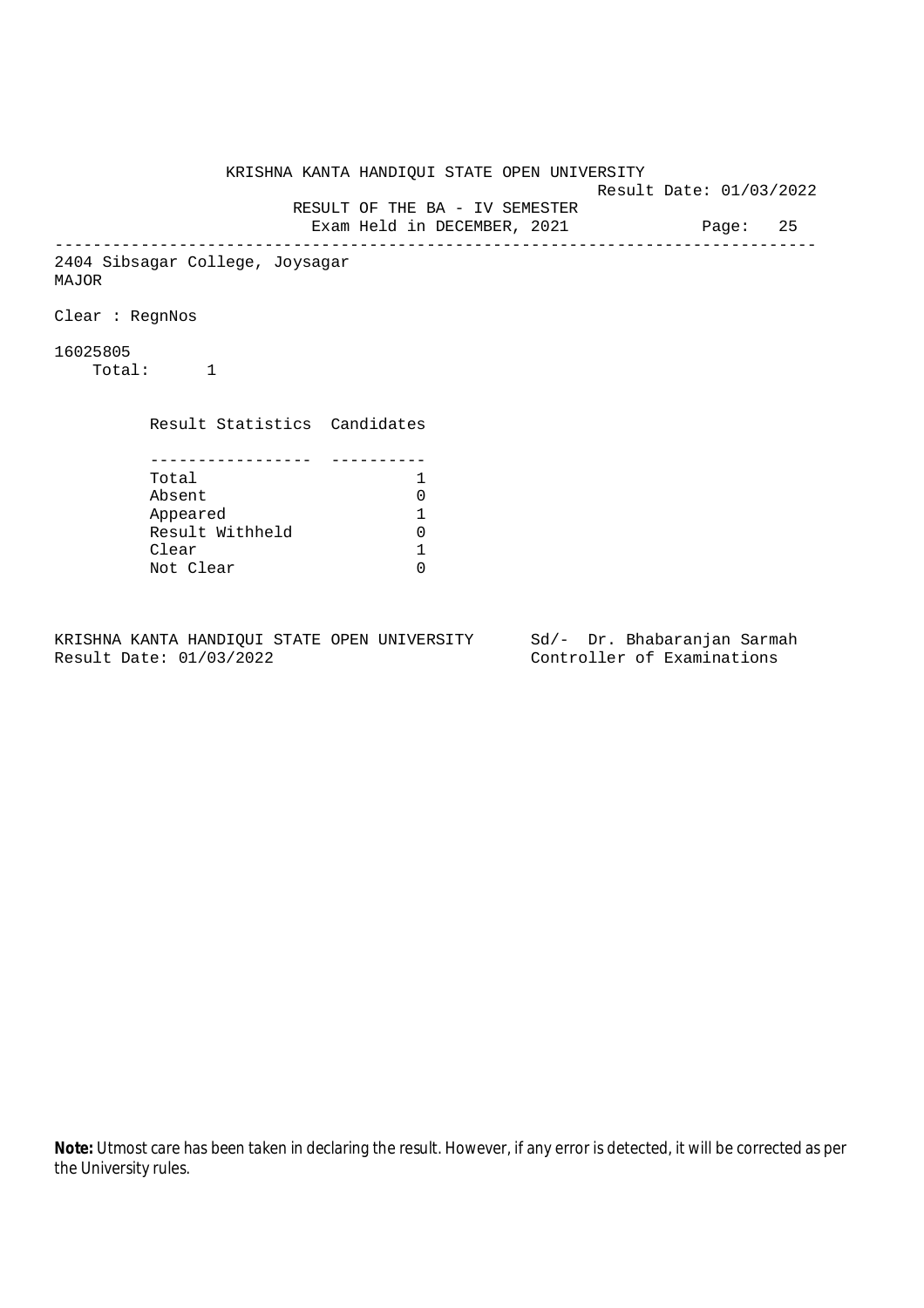KRISHNA KANTA HANDIQUI STATE OPEN UNIVERSITY Result Date: 01/03/2022 RESULT OF THE BA - IV SEMESTER Exam Held in DECEMBER, 2021 Page: 26 -------------------------------------------------------------------------------- 2502 L. O. K. D College, Dhekiajuli MAJOR Clear : RegnNos 15019867 Total: 1 Result Statistics Candidates ----------------- ---------- Total 1 Absent<br>
Appeared 1<br>
Result Withheld 0<br>
Clear 1 Appeared 1 Result Withheld Clear Not Clear 0

KRISHNA KANTA HANDIQUI STATE OPEN UNIVERSITY Sd/- Dr. Bhabaranjan Sarmah Result Date: 01/03/2022 Controller of Examinations